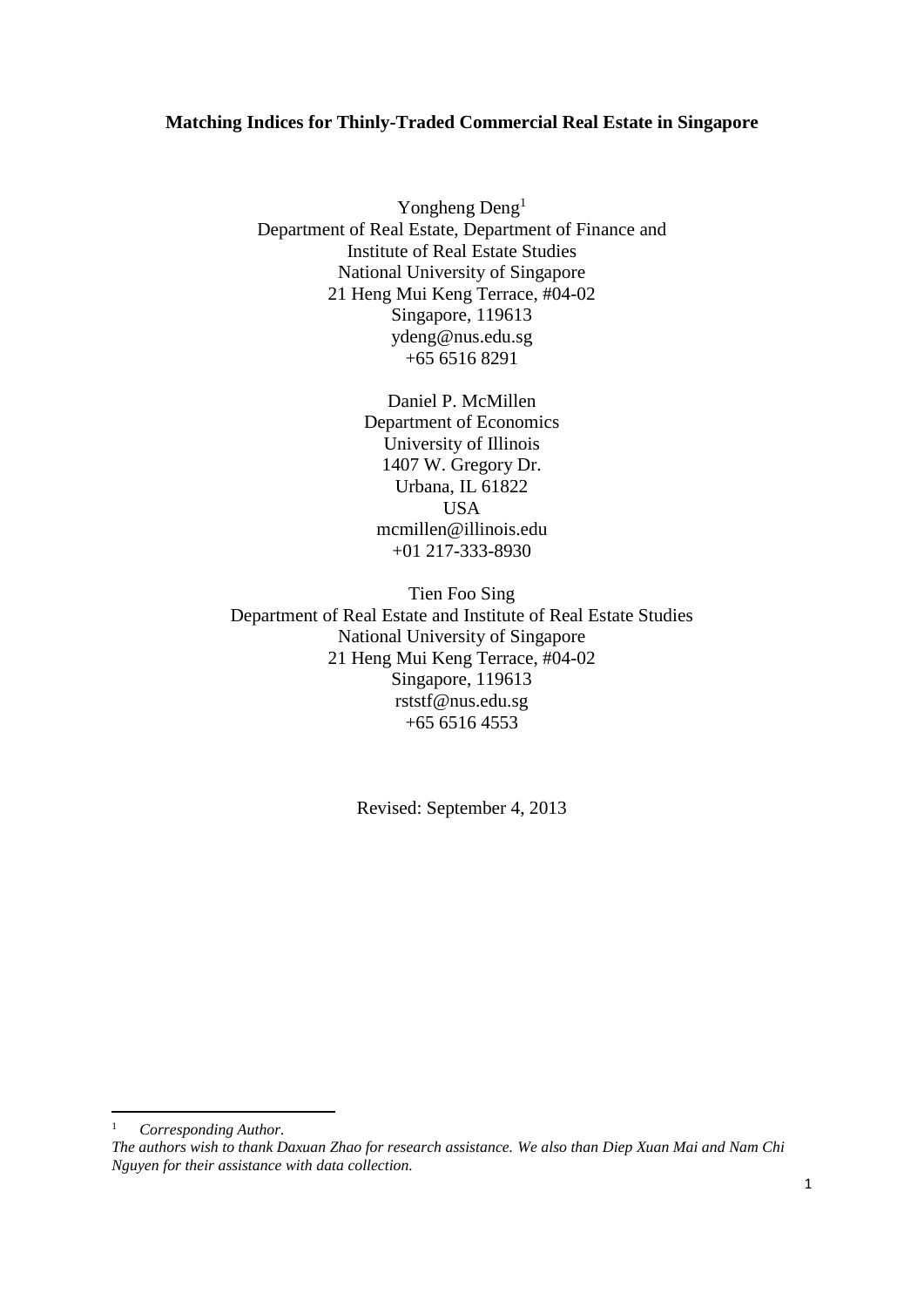## **Abstract**

We use a matching procedure to construct three commercial real estate indices (office, shop and multiple-user factory) in Singapore using transaction sales from 1995Q1 to 2010Q4. The matching approach is less restrictive than the repeat sales estimator, which is restricted to properties sold at least twice during the sample period. The matching approach helps to overcome problems associated with thin markets and non-random sampling by pairing sales of similar but not necessarily identical properties across the control and treatment periods. We use the matched samples to estimate not just the mean changes in prices, but the full distribution of quality-adjusted sales prices over different target quantiles. The matched indices show three distinct cycles in commercial real estate markets in Singapore, including two booms in 1995- 1996 and 2006-2011, and deep and prolonged recessions with declines in prices around the time from 1999-2005. We also use kernel density function to illustrate the shift in the distribution of house prices across the two post-crisis periods in 1998 and 2008.

Keywords: *Matching Approach, Repeat Sales, Commercial Real Estate Indices, Thin Market, Quantile Analysis*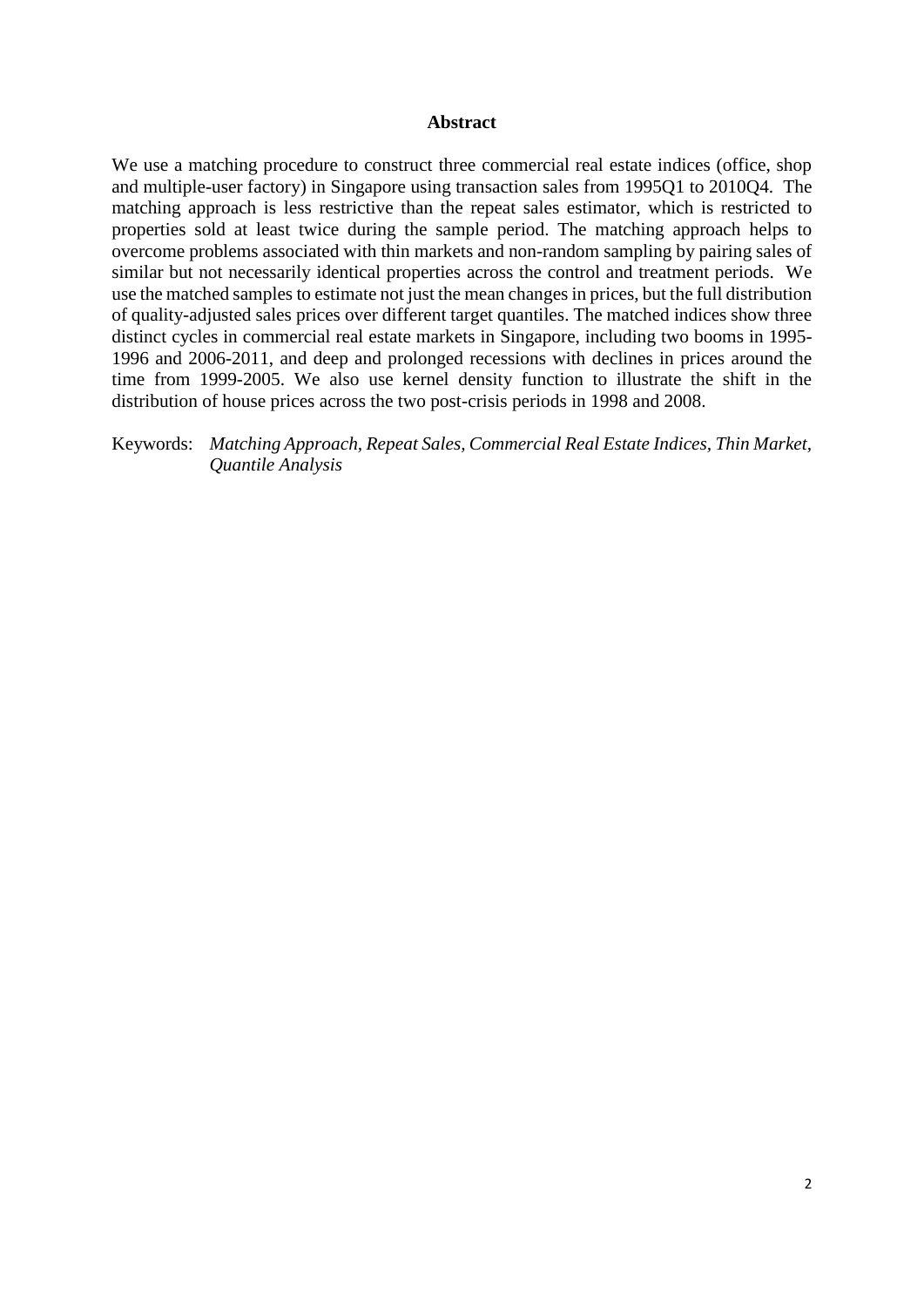#### **Matching Indices for Thinly-Traded Commercial Real Estate in Singapore**

# **1. Introduction**

Unlike residential real estate markets where transactions are abundant, commercial real estate transactions are thin and lumpy. Many institutional owners hold commercial real estate for long-term investment purposes. The dearth of transaction data has led to the widespread use of appraisal based indices, such as the National Council of Real Estate Investment Fiduciaries (NCREIF) index, as an alternative to transaction-based indices in the U.S. However, appraisalbased indices are vulnerable to smoothing problems. Appraisers appear to systematically under-estimate the variance and correlation in real estate returns other asset returns (Webb, Miles and Guilkey, 1992). Despite various attempts to correct appraisal bias, it remains an *Achilles' heel* of appraisal-based indices. Corgel and deRoos (1999) found that recovering the true variance and correlation of appraisal-based returns reduces the weights of real estate in multi-asset portfolios.

Transaction-based price indices avoid appraisal smoothing problems. However, the number of private real estate transactions varies greatly over time. Investors hold onto their properties in "down" markets and sell them if they are priced above appraisal values in "up" markets. The volatility of transaction based indices is highly correlated with the liquidity (volume) in commercial real estate markets. Innovative methodologies have been proposed to correct for illiquidity in real estate transactions, including liquidity constant transaction based indices (Fisher, Gatzlaff, Geltner and Haurin, 2003), repeat sales regressions (RSR) adjusted for nonrandomness in transactions (Gatzlaff and Haurin, 1997; Munneke and Slade, 2000 and 2001), among others.

This paper uses a propensity score matching technology to construct commercial real estate indices. The proposed matching indices are estimated based on comparable sales that occur in two different periods, one in a treatment period and another in a base (control) period. The matching approach has previously been used by McMillen (2012) and Deng, McMillen and Sing (2012) to estimate private residential real estate price indices in the U.S. and Singapore, respectively. Guo, Zheng, Geltner and Liu, (2012) propose a within-complex matching methodology, which pairs two different sales in the same building when constructing a pseudo repeat sale indices. Our matching indices differ from standard repeat sale price indices in three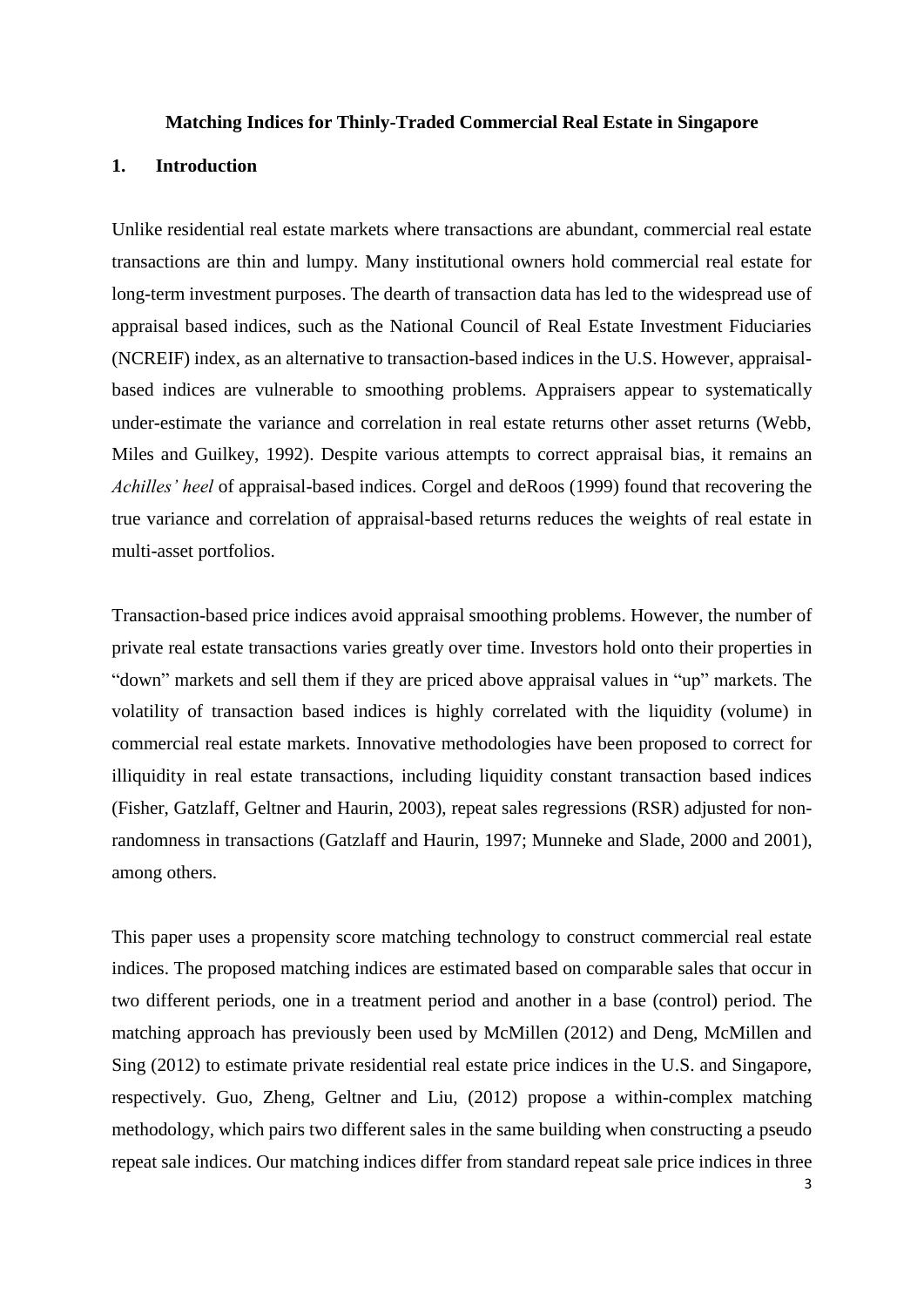ways. First, matching indices are not restricted to a small number of non-random repeat transactions when markets are illiquid. Second, the matching approach is less sensitive to changes in sample composition across transaction periods. Third, the matching indices have an advantage over the mean-based RSR estimator in explicitly accounting for variations across different price quantiles over time. $2$ 

Commercial real estate plays a key role in supporting various economic activities in Singapore, which is a global financial hub centered in Asia. Currently, the commercial real estate indices published by the Urban Redevelopment Authority (URA), a government agency overseeing urban development and planning, are the only publicly available indices for commercial real estate transactions in Singapore. The URA publishes quarterly indices for four commercial submarkets, including office, shop, multiple-user factory, and multiple-user warehouse. Despite the importance of commercial real estate markets, Tu, Yu and Sun (2004) is currently the only study devoted to developing robust commercial real estate indicators in Singapore. Tu, Yu and Sun (2004) use a spatiotemporal approach to model office price changes adjusted for different transaction activities in strata office space between the central and the suburban markets.

This paper develops matched-sample indices for three major commercial real estate submarkets in Singapore – office, shop, and factory – for the period 1995Q1-2010Q4. The matched price indices identify three distinct cyclical phases in commercial real estate prices in Singapore. Based on kernel density estimates of the price distributions, we observe significant differences in price trends over the two post-crisis periods in 1998 and 2008. The distributions of matched samples prices shifted to the right in the 2008 period. The quantile estimates reveal different price dynamics across the three submarkets. In the office market, the 90% percentile price index is more volatile than the index for the 10% percentile, which implies that the variation in sales prices in the top-tiered office market is highly sensitive to market shocks. The quantile distributions for factory prices shows a different picture, with both 10% and 90% percentiles price indices trending downward over the sample periods.

<u>.</u>

<sup>2</sup> McMillen (2012) finds that the upper end of housing price distribution in Chicago shifts further to the right than the lower end of distribution between 1995 and 2005.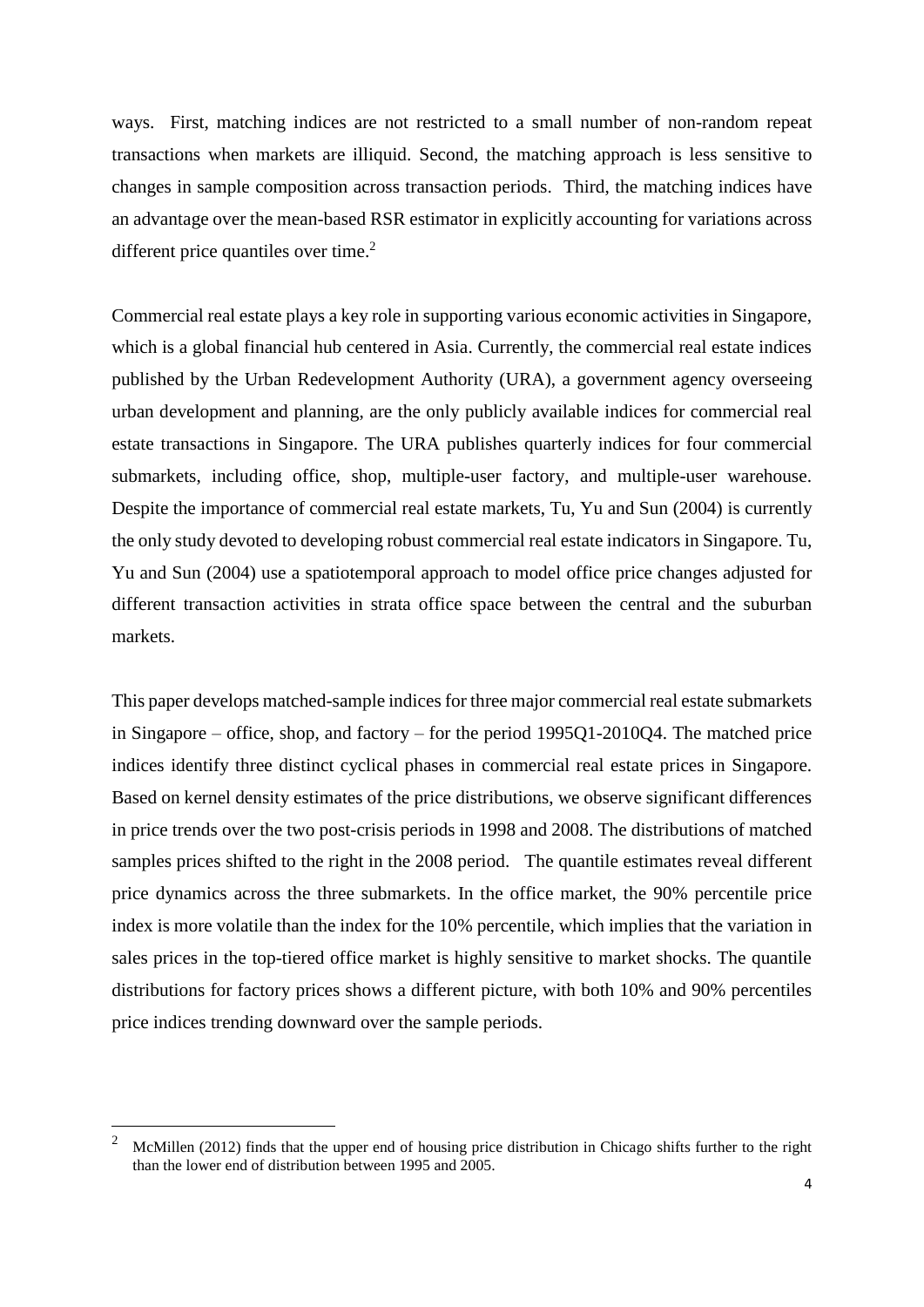The remainder of the paper is organized as follows. Section 2 reviews the literature on commercial real estate index methodologies and their limitations. Section 3 provides an overview of Singapore's commercial real estate market and the URA indices. Section 4 and 5 compare the standard RSR methodology with the matching approach. Section 6 summarizes the data used for our empirical estimation of commercial real estate indices in Singapore. Section 7 analyzes and compares the matching-based commercial real estate indices with other transaction-based indices. Section 8 concludes.

#### 2. **Commercial Real Estate Indices**

1

The appraisal-based NCREIF property index and its predecessor, the Russell-NCREIF index, have been recognized as the *de facto* benchmarks of commercial real estate performance by institutional investors in the US (Fisher, Geltner and Webb, 1994; Geltner and Goetzmann, 2000; Pagliari, Lieblich, Schaner and Webb, 2001). The indices are estimated using appraised values of unleveraged commercial properties in the portfolios of NCREIF members. Appraisers' reliance on past information is a source of lagged errors that are embedded into current appraised values (Quan and Quigley, 1991; Cho and Megbolugbe, 1996; Chinloy, Cho and Megbolugbe, 1997; Clayton, Geltner and Hamilton, 2001; Diaz and Wolverton, 1998; Lai and Wang, 1998; Hansz and Diaz III, 2001; Bokhari and Geltner, 2011). Various de-lagging and de-smoothing procedures have been proposed to uncover the true volatility of appraisal-based indices (Geltner, 1989, 1991, 1993; Fisher, Geltner, and Webb, 1994; Cho, Kawaguchi and Shilling, 2003; Fu, 2003; An, Deng, Fisher and Hu, 2012, Bond, Hwang and Marcarto, 2012).

While repeat sales regression (RSR) indices have been viewed as the gold standard for constructing house price indices for residential property markets, applications of RSR to illiquid commercial real estate indices are subject to serious disadvantages. First, the RSR sampling process restricts the data set to properties that sell twice within a sample period. This restriction reduces the size of the already thin commercial real estate sales sample.<sup>3</sup> Second, potential sample selection bias occurs when more frequently transacted properties have higher price changes than the population of sample properties (Haurin and Hendershott, 1991;

Wu, Deng and Liu (2013) point out that a similar sampling limitation is faced in many booming nascent housing markets in emerging economies, where housing markets are dominated by new sales with single transactions only.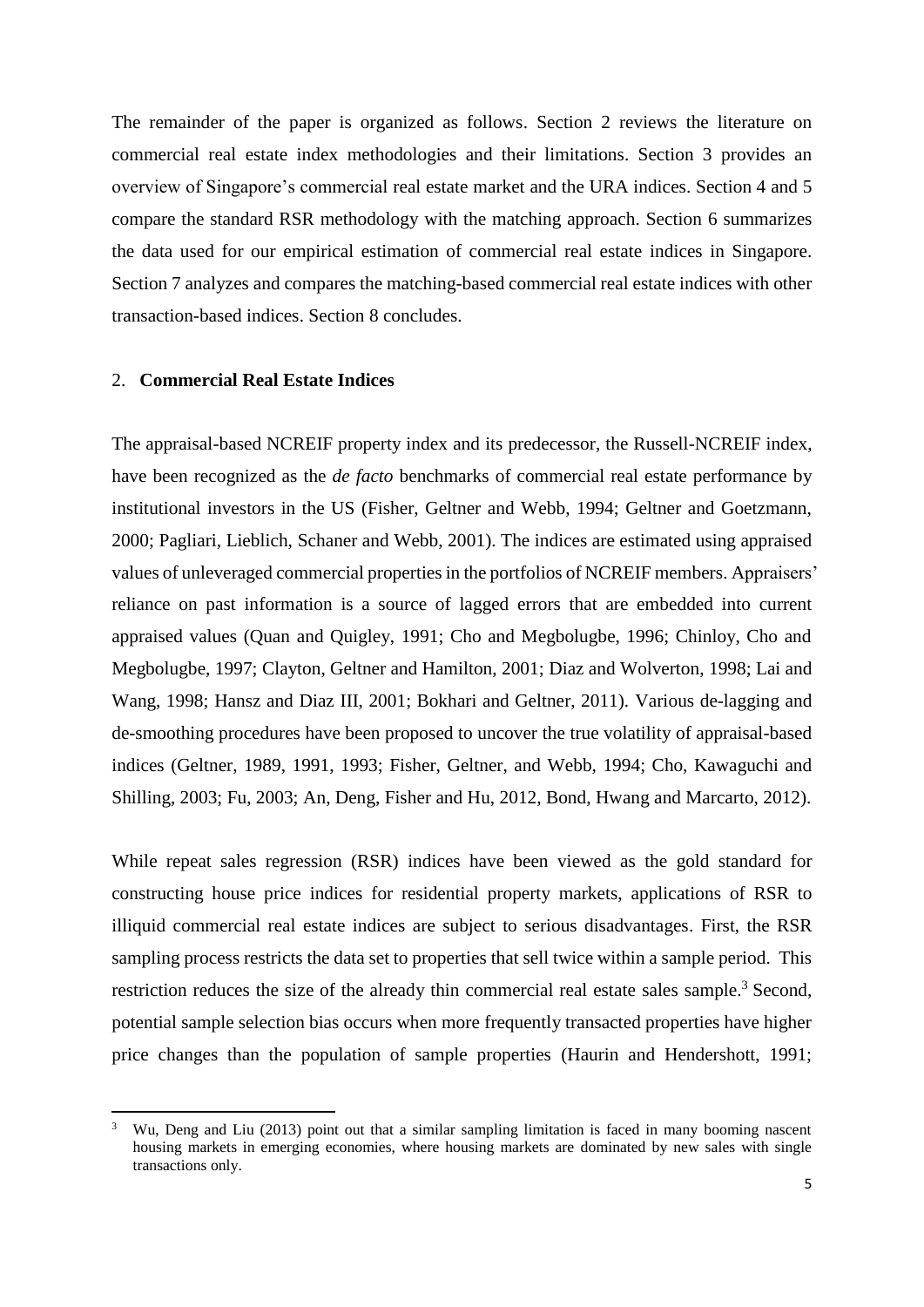Munneke and Slade, 2000 and 2001). Third, asymmetry in the number of transaction activities (liquidity) during up and down markets is another potential source of non-randomness in the sample that distorts temporal changes in indices (Fisher, Gatzlaff, Geltner and Haurin, 2004).<sup>4</sup> The first NCREIF transaction based index (NCREIF-TBI) was developed by the MIT Center for Real Estate in 2006 (Fisher, Geltner and Pollakowski, 2007). Derivations of monthly frequency commercial real estate indices were subsequently made possible by a frequencyconversion methodology proposed Bokhari and Geltner (2012), which can handle sparse and non-random commercial real estate transactions. Commercial real estate RSR indices constructed using the Bokhari-Geltner approach include Moody's/ Real Capital Analytics (RCA) commercial property price index (CPPI) and the CoStar commercial repeat-sales index (CCRSI) in the US.

Several attempts have been made to deal with thin market constraints in constructing RSR commercial real estate indices. Some use Bayesian estimators to simulate RSR commercial indices from stock price data (Goetzmann, 1992; Kuo, 1997; Peng, 2002; Goetzmann and Peng, 2002). Goetzmann's ridge regression methodology was used in the original NCREIF-TBI. Other studies directly correct for heteroskedasticity in commercial real estate data using advanced econometric techniques (Schwann, 1998; McMillen and Dombrow, 2001; Hodgson, Slade and Vorkink, 2006; Graddy, Hamilton and Pownall, 2012). Heckman's two-stage methodology has also been used to correct for various types of selectivity bias in commercial sales. Munneke and Slade (2000 and 2001) correct for biases in unsold properties using a unique data set comprising both sold and unsold office properties in Phoenix. Gatzlaff and Haurin's (1997) selectivity adjusted RSR model uses property tax records from the Florida Department of Revenue to distinguish properties selling once from those selling twice. Fisher, Gatzlaff, Geltner and Haurin (2003) adjust for asymmetric liquidity in their proposed constantliquidity RSR NCREIF commercial real estate indices. Spatial variations in price changes across different submarkets (Tu, Yu and Sun, 2004; Hayunga and Pace, 2010), information discovery between assessed value and transaction value (Gatzlaff and Holmes, 2011), and the small market capitalization effect (Gatzlaff and Holmes, 2011) are other issues discussed in the commercial real estate index literature.

Sales of starter or luxury homes (Englund, Quigley and Redfearn, 1999), and macro-economic shocks (Gatzlaff and Haurin, 1997) can cause variations in liquidity in the housing markets that can affect RSR price indices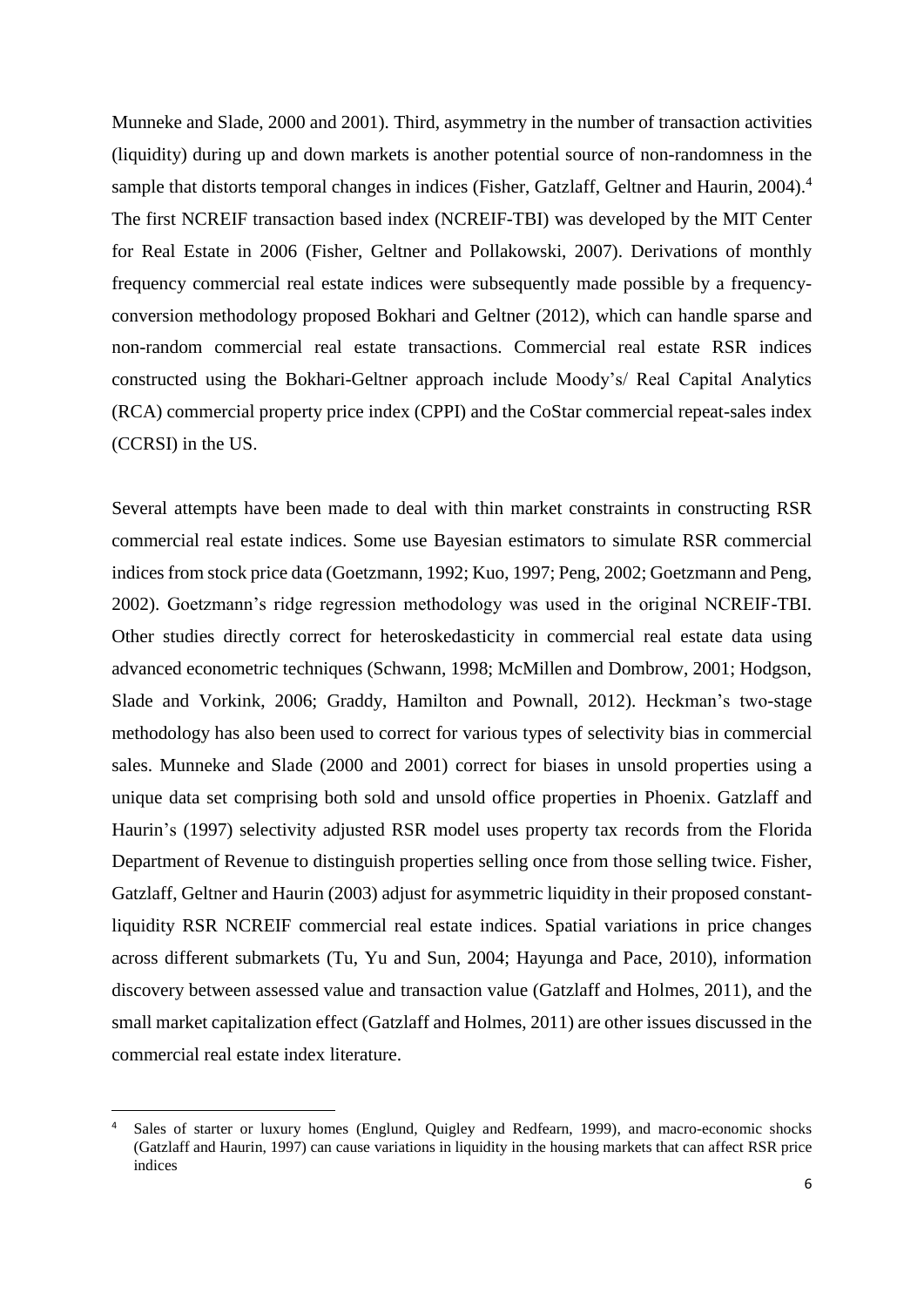This paper proposes a matching procedure for commercial real estate indices, where pairs of private commercial real estate transactions are matched using propensity scores derived from characteristics of the location and structure of properties that sold in the base period and later times. The matching process reduces bias by removing outliers and unrepresentative sales from the sample. The matching approach thus helps ensure that the estimated changes in price distributions capture true underlying market conditions. Matched pairs based on propensity scores are constructed from properties that were sold in the control (base) and treatment periods. The matching procedure avoids the backward adjustment problems found in revisions of hedonic and RSR indices (Clapham, Englund, Quigley and Redfearn, 2006; Deng and Quigley,  $2008$ ).<sup>5</sup> In addition, matching indices are stable in thin trading markets and can be estimated using high-frequency data. If integrated into the two-stage frequency-conversion procedure of Bokhari and Geltner (2012), high-frequency matching indices could be derived to support tradable commercial real estate derivatives (Geltner and Ling, 2006).

<u>.</u>

<sup>5</sup> Non-random sale sample also causes asymmetry resulting in more downward than upward revisions (Clapham, Englund, Quigley and Redfearn, 2006).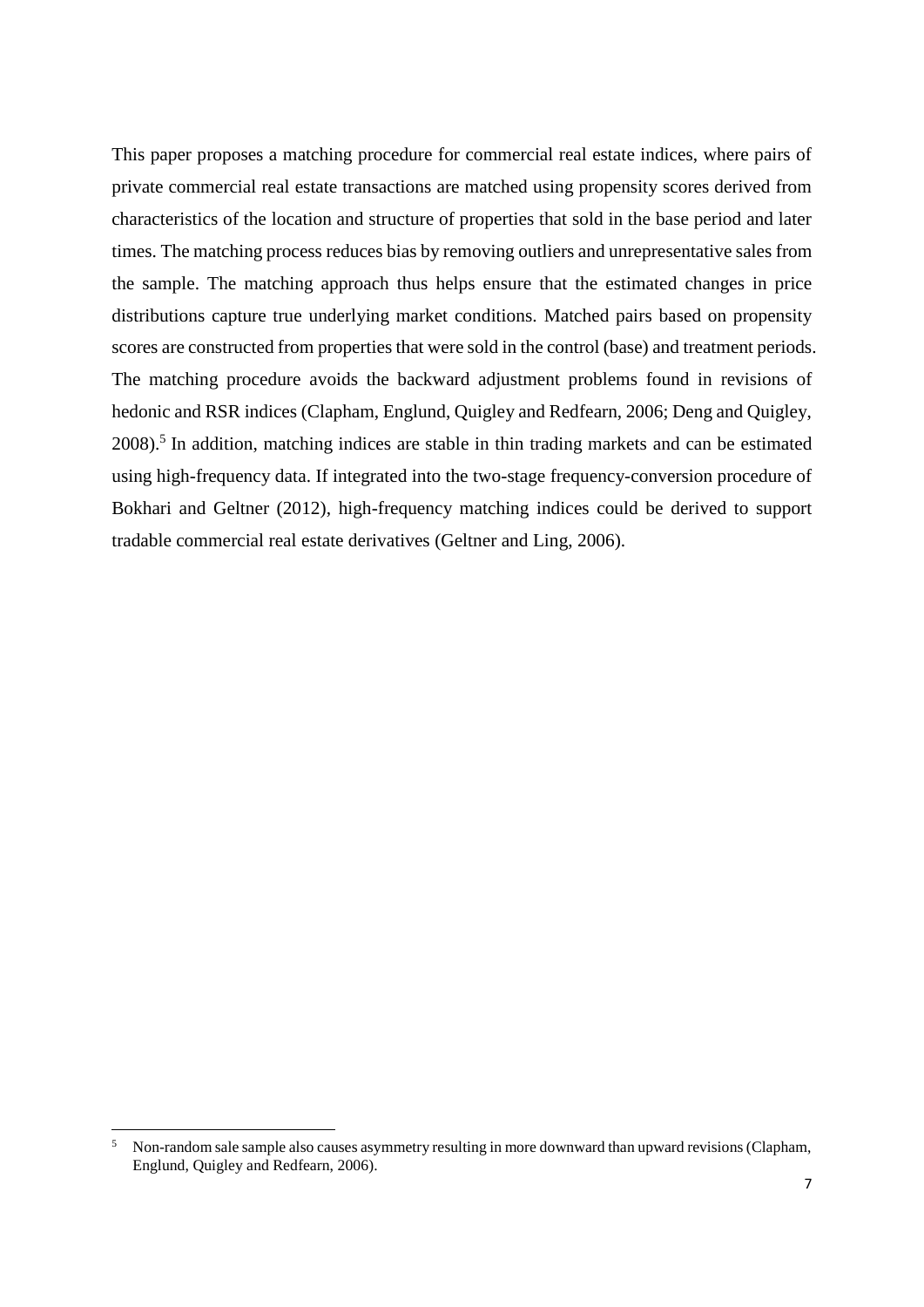#### **3. Singapore's Commercial Real Estate Markets and Indices**

Singapore is an export-oriented economy that relies heavily on manufacturing and service industry outputs to generate its economic growth. As of 2011, 60% of the country's gross domestic product (GDP) is made up of goods and services produced by manufacturing (20%), wholesale and retail trade (16%), business services (13%), and finance and insurance (11%). The economic activities in the four key sectors create significant demand for commercial real estate. Private developers are the main suppliers of commercial real estate space. They operate in a *laissez-faire* market environment and are involved in a full range of development activities from land purchase, design and construction, financing and leasing activities. With the exception of the regulated sector in the provision of industry lands and single-user custom-built factories under the purview of the government's agency, Jurong Town Corporation (JTC), the public sector share in commercial real estate is relatively small: 19.5% office, 35.5% shop, and 22.0% multi-user factory stocks, based on the URA statistics on average stocks from 1Q2000 to 3Q20012. However, the Government is the main source of supply of development lands as it owns three-quarters of the land in Singapore.

Commercial real estate developers typically employ one of two strategies. First, developers usually adopt a "*build and hold*" strategy for prime-grade commercial properties, especially office buildings in central business districts and shopping malls along the tourist belt. These properties provide a steady stream of rental income and are held in developers' portfolios for long-term investment purposes. With the emergence of REITs in Singapore after July 2002, many developers sold their investment-grade investment properties to REITs. The second strategy involves "build and sales" of strata-titled commercial space<sup>6</sup>, such as condominium projects. Investors or space users who purchase undivided commercial space are issued stratatitles for the space, which are coupled with joint ownership rights of the land on which the property is annexed. Strata-title owners cannot sell joint interests in the land separately unless a resolution of a majority of owners is obtained. The process is known as *en bloc* sale, where strata-owners band together to jointly sell the land and property to a developer for

Unlike prime-grade commercial properties held by a single institutional investor, strata-titled space includes subdivided units and floors in commercial buildings that are sold separately to individual users/occupiers. The land on which the buildings are constructed is jointly owned by multiple strata-titled owners.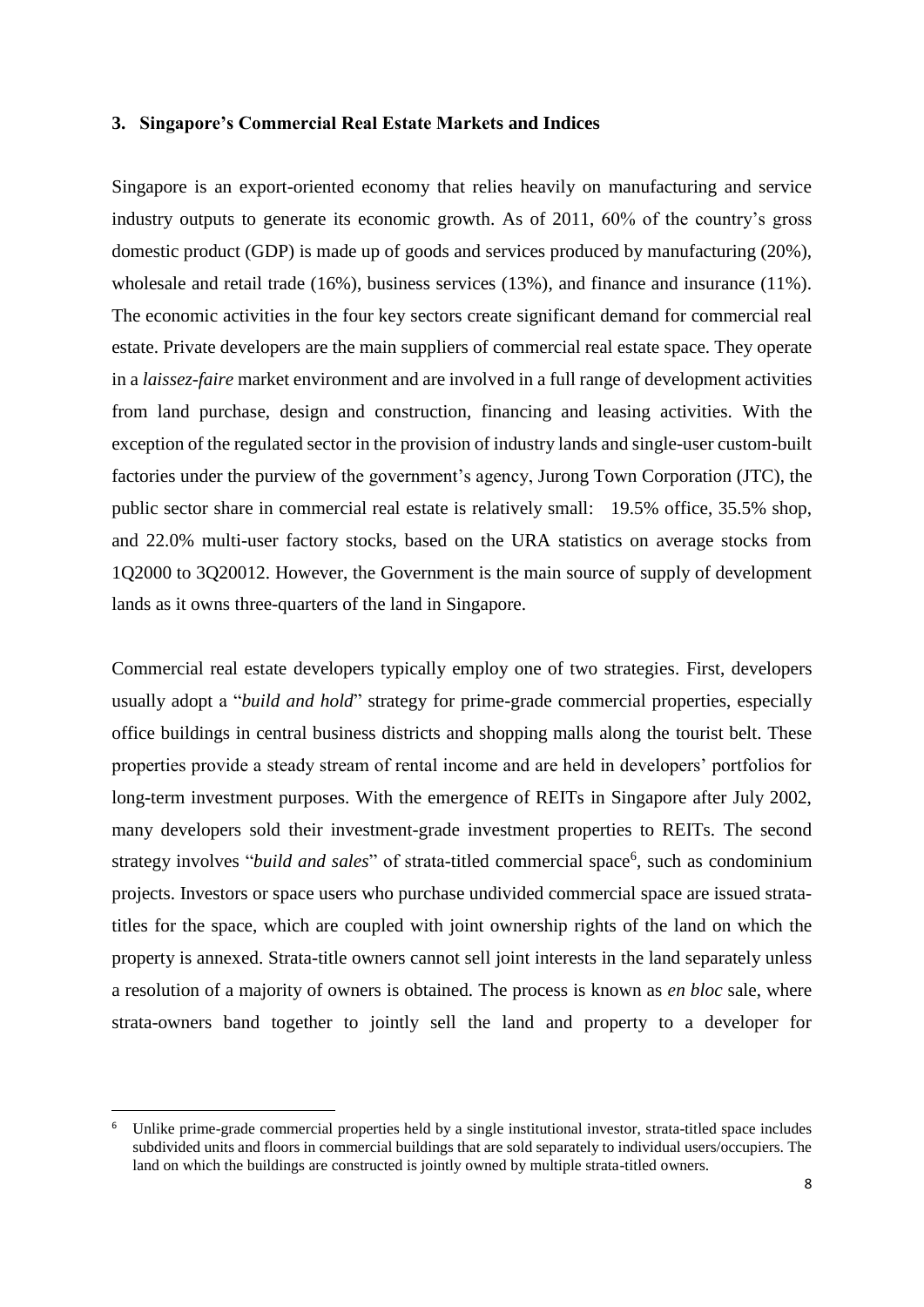redevelopment purposes. The strata-commercial market is relatively small compared to prime commercial properties held in developers' and/or REITs' portfolios.

Currently, the only publicly available transaction based indices in Singapore for commercial real estate rely primarily on evidence from strata-sales evidence. Evidence of sales of strata commercial space is obtained from caveats lodged with the Registration of Land Title system in Singapore. The URA publishes four key indices, for offices, shops, multiple-user factories, and multiple-user warehouse. <sup>7</sup> The URA also publishes sub-indices based on location for the four markets on a quarterly basis. The URA indices are unadjusted for quality, and they are median price indices that are weighted by a moving basket containing sales recorded in the last 12 months.

Figure 1 shows historical trends of the URA property price (nominal) indices for office, shop and multiple-user factory for  $1990Q1 - 2011Q2$ . The base period is  $1998Q4 = 100$ . The three markets move together, though short-term variations are observed over the sample period. In general, Singapore's commercial real estate market witnessed three distinct peaks in 1996Q3, 2000Q4, and 2008Q2. The positive economic growth and strong influx of funds into the property market coupled with low interest rates resulted in a buoyant property market in the mid-1990s. Fueled by exuberance in private residential markets, prices in the commercial real estate markets also increased significantly, reaching a peak in 1996. Over a 3-year period from 1993Q3 to 1996Q3, the property price indices for the office and industry sectors increased by 83.5% and 94.6%, respectively. The Government's intervention into the private residential market followed by the Asian Financial Crisis in 1997 caused prices of the commercial real estate to plunge deeply into recession in 1999. Two short booms were experienced in 2000 and 2008. The rise in prices in 2008 was derailed by the Subprime Crisis in the US. A strong rebound in all sectors was observed in 2009, with the industrial sector showing the strongest growth as the industry property price index surpassed the office and shop indices in 2011.<sup>8</sup>

[Insert Figure 1 here]

<sup>7</sup> Warehouse index is excluded in our analysis due to limited transactions in this submarket.

The government has for the time ever intervene into the industry market on 11 January 2013 by introducing Seller's Stamp Duty (SSD) of 15%, 10% and 5% on industry lands and properties sold in the first year, second year and third year from the date of purchase, respectively.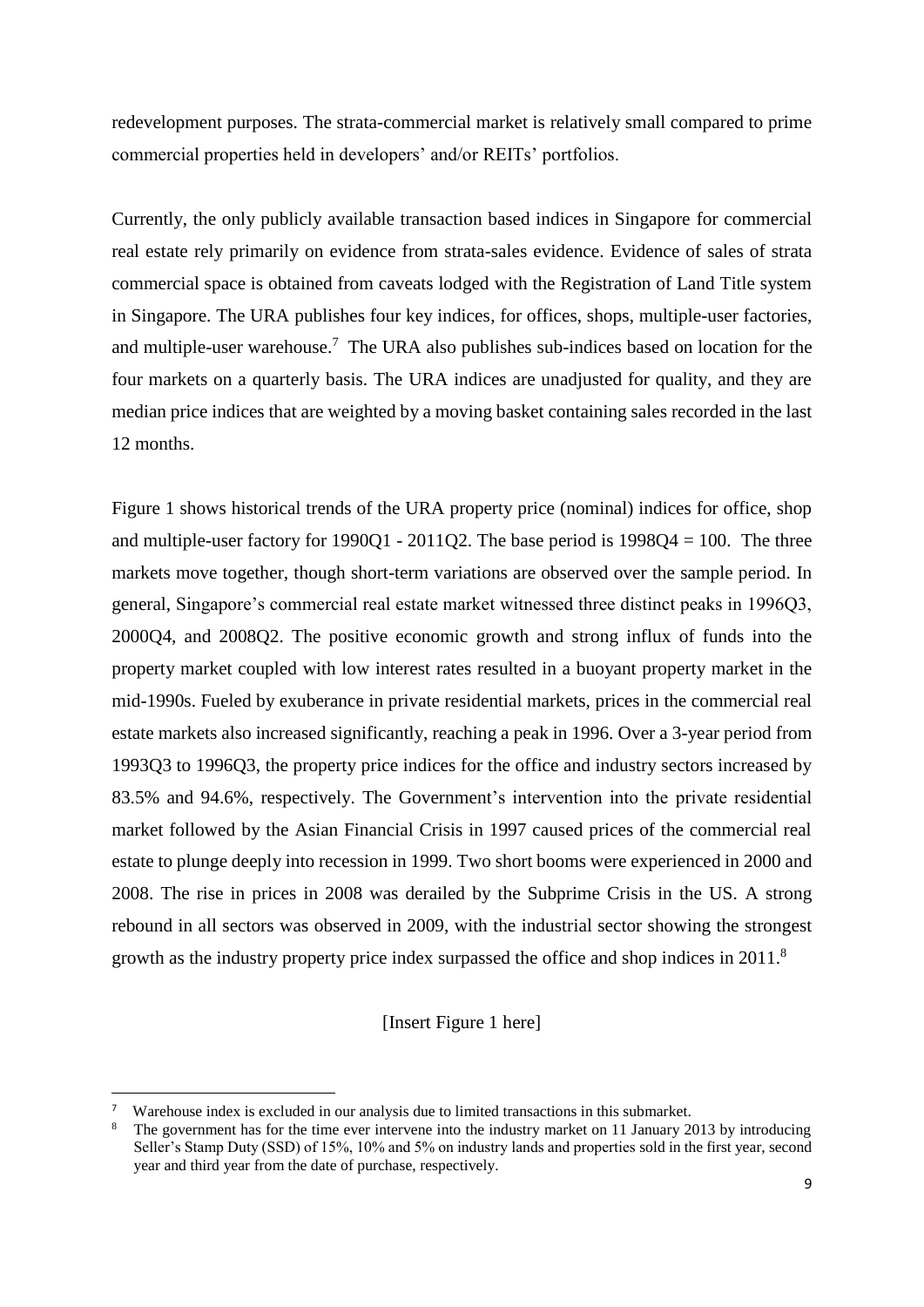The URA commercial indices are Laspeyres median price indices. Commercial real estate transactions in each quarter are first grouped by property type and locality, and the unit medium prices (\$ per square meter) for each group are used to compute different sub-indices. Based on the sub-indices, the indices for different sub-markets (including the three commercial submarkets analyzed in this paper, office, shop, and factor) are computed using a weighted average of property sub-indices in different planning areas. Prior to the 4th Quarter of 1998, the weights are derived from the value of transactions for each property type in each locality for a fixed base year (= 1990). Current price indices are computed based on the moving average of the value of transactions over the previous 12 quarters. The weights in the price indices are therefore updated quarterly so that they are as current as possible.

The existing URA median price commercial real estate indices are subject to some technical limitations. The moving average may cause persistence in the quarterly revisions of the indices. Smoothing in the median price indices may occur if trading activities of the strata-titled commercial real estate are thin in some areas.. Since the indices are not quality adjusted, price changes may be dominated by either low priced or poor quality properties in some periods.

In this study, we propose to construct matching-based quality-adjusted price indices for offices, shops, and multiple-user factories using the transaction data in the URA Realis database. The matched sample approach is well-suited to dealing with problems related to thin markets and heterogeneous quality in the commercial real estate market. The procedure of matching sale samples in the base period to sales samples in the treatment periods using observed property characteristics is much more flexible than the standard repeat sales estimator. The matching approach eliminates outliers that could distort the estimations. It also expands the matched sample size by not limiting the sample to sales of the commercial property over time.. Another advantage of the matching approach is that it offers not just point estimates of mean or median price changes; it can stratify the price changes into different quantiles of the price distribution.

# **4. Transaction Based Index Methodologies**

A typical hedonic price function expresses the relationship between real estate sales prices and characteristics of the structure, location, and time of sale: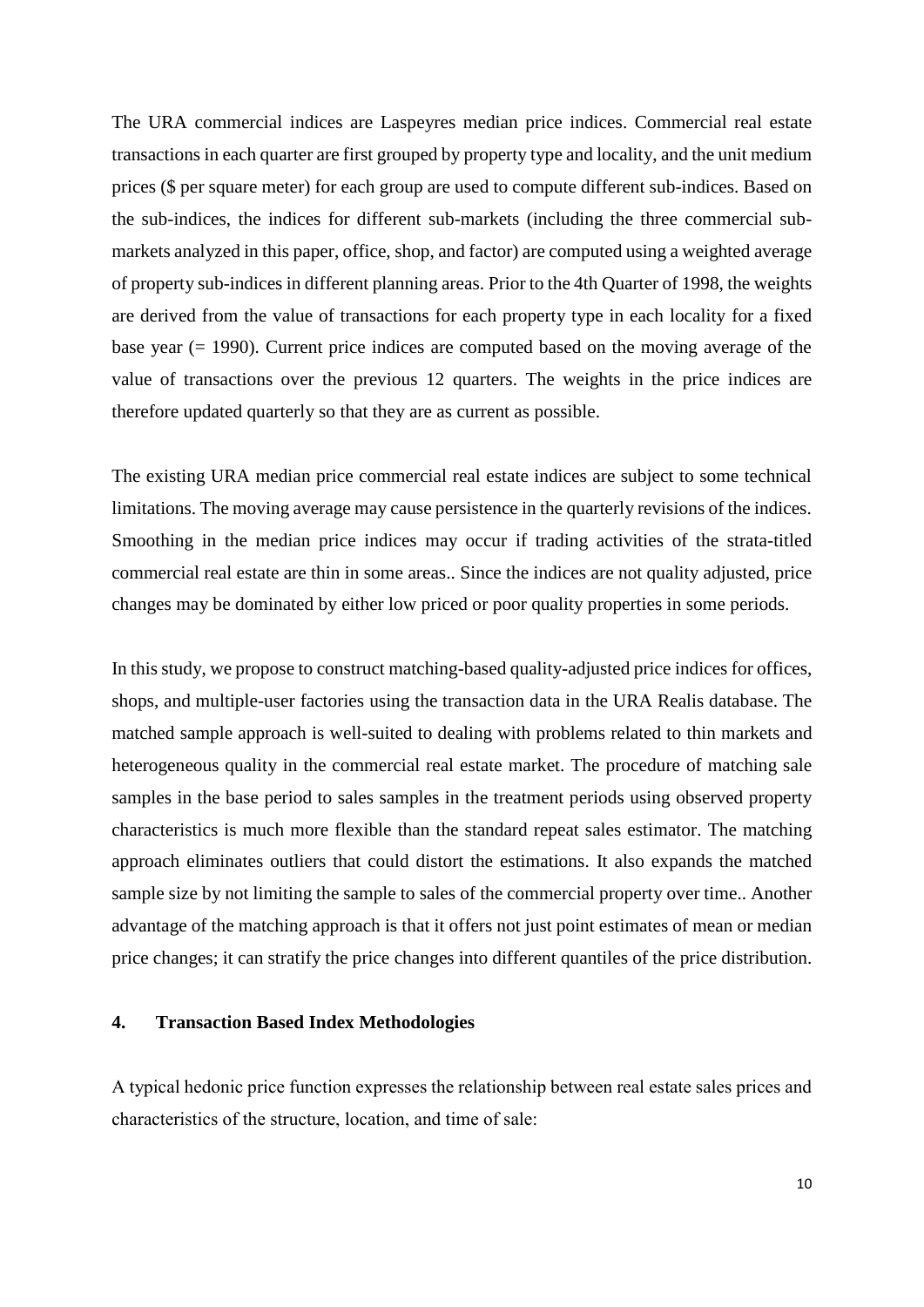$$
y_{it} = \sum_{t=1}^{T} \delta_t D_{it} + \beta_t^{'} X_{it} + \lambda_t^{'} Z_{it} + u_{it}
$$
 (1)

where  $y_{i,t}$  is the natural logarithm of the sale price of property *i* at time  $t$  (t = 1,…, T),  $D_{i,t}$  is a time dummy that has a value of 1 if the property *i* sold at time  $t$ ,  $X_{i,t}$  is a set of observed attributes of the structure and location, and  $Z_{i,t}$  is a set of unobserved characteristics that influence the sale price. The hedonic price equation (1) can be estimated directly using pooled data on sales over the full sample period. The vector  $\delta = (\delta_1 ... \delta_T)$  forms the quality-adjusted price index. Functional form misspecification and omitted variables correlated with the timing of sales can produce biased estimates of δ.

Bailey, Muth and Nourse (1963) and Case and Shiller (1987, 1989) introduced an innovative way of reducing omitted variable bias by restricting the sample to properties that have sold at least twice in the sample period. <sup>9</sup> Subtracting the log-price of a property sold at time *t* from its log-price at an earlier time *s* leads to the following equation:

$$
y_{it} - y_{is} = (\delta_t D_{it} - \delta_s D_{is}) + (\beta_t^{'} X_{it} - \beta_s^{'} X_{is}) + (\lambda_t^{'} Z_{it} - \lambda_s^{'} Z_{is}) + (u_{it} - u_{is}),
$$
  
(2)

If both the coefficients and the values of X and Z do not change over time, the difference in log-prices is a function solely of the dates of sale:

$$
y_{it} - y_{is} = (\delta_t D_{it} - \delta_s D_{is}) + (u_{it} - u_{is})
$$
 (3)

1

Equation (3), which is the standard repeat sale equation, provides unbiased estimates of the coefficients for date of sale if X, Z,  $\beta$ , and  $\lambda$  are all constant over time. The estimates of  $\delta$  will be biased if these assumptions are not met, i.e., if  $(\beta_t \nvert X_{it} - \beta_s \nvert X_{is})$  or  $(\lambda_t \nvert Z_{it} - \lambda_s \nvert Z_{is})$  is correlated with  $(\delta_t D_{it} - \delta_s D_{is})$ . Unobserved renovation and concentration of sales in specific locations with high appreciation rates are sources of omitted variables problems that cause bias in the estimation.

From commercial real estate investors' perspective, the repeat sale of a property is analogous to the realized trading returns of stock investors, where they could directly measures the "round-trip' experiences to date for completed investments, i.e. they must sell the same properties that they buy in the period covered by the index. Thanks for the comments by the referee.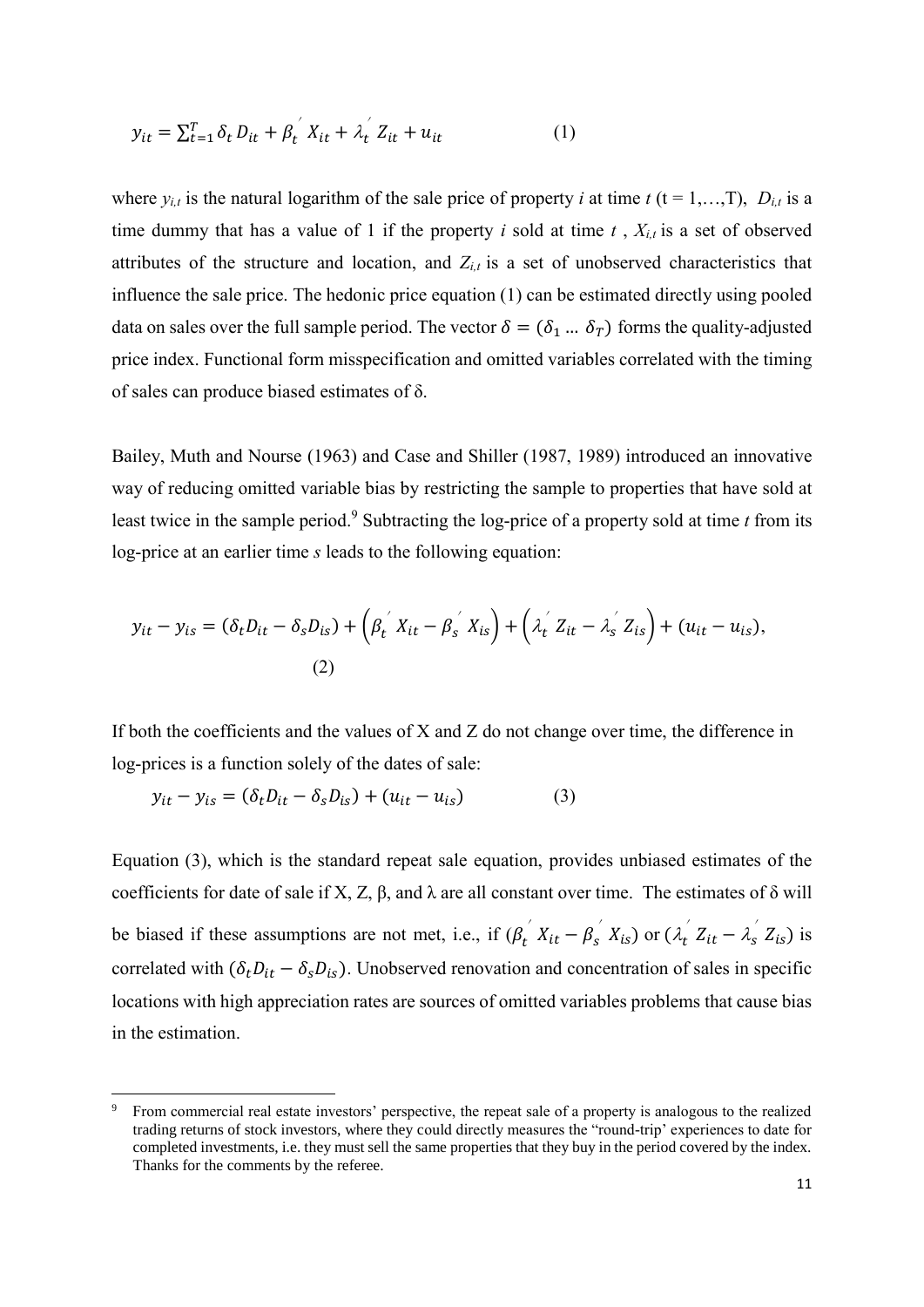## **5. Matching Strategy**

The analogy between the repeat sales estimator and a matching model is illustrated using the following simple two-period version of the model with constant coefficients and housing characteristics: 10

$$
y_i = \delta_1 + (\delta_2 - \delta_1)D_{i,2} + \beta' X_i + \lambda' Z_i + u_{i,1}, \text{ or}
$$
(4a)

$$
y_{i,2} - y_{i1} = (\delta_2 - \delta_1)D_{i,2} + u_{i,2} - u_{i,1}
$$
 (4b)

The hedonic approach directly regresses  $y_i$  on  $D_{i,2}$ ,  $X_i$ , and  $Z_i$ . The repeat sales model is simply a regression of  $(y_{i,2} - y_{i,l})$  on  $D_{i,2}$  without the intercept. The time dummy  $D_{i,2}$  estimates the difference in average log sales prices between period 1 and 2 for properties that have been sold in both periods.<sup>11</sup> Like the standard difference-in-means test, this difference is written as an *average treatment effect* (ATE) as follows:  $ATE = \frac{1}{x}$  $\frac{1}{n_2} \sum_{i=1}^{n_2} D_{i2} E[y_i(t_2) - y_i(t_1)]$  $\sum_{i=1}^{n_2} D_{i2} E[y_i(t_2) - y_i(t_1)]$ , which represents the expected difference in sale price between the first and second period for the sample of property actually sold in the second period. *ATE* is the "average treatment effect on the treated", where the "treated" are the  $n_2$  properties that sold in the second time period.<sup>12</sup> Since period 1 serves as the base for the price index, this expression applies directly to subsequent time periods:

$$
ATE(t_j) = \frac{1}{n_j} \sum_{i=1}^{n_j} D_{ij} E[y_i(t_j) - y_i(t_1)] \tag{5}
$$

The expected change in sale price relative to the base period for those properties that actually sold in time  $t_i$  is represented by equation (5), which is equivalent to a Laspeyres price index.

<sup>&</sup>lt;sup>10</sup> For simplicity, the time subscript  $t$  is dropped from the equations.

<sup>&</sup>lt;sup>11</sup> Unlike RSR, the hedonic model uses all samples transacted in the base and the index periods in estimation. A time dummy,  $D_{i,2}$ , is used to capture the price change effects between the two periods after controlling for hedonic attributes of the sample sales.

<sup>&</sup>lt;sup>12</sup> The literature on treatment effects is large and growing. Excellent overviews are presented in Ho, Imai, King and Stuart. (2007) and Imbens and Wooldridge (2009).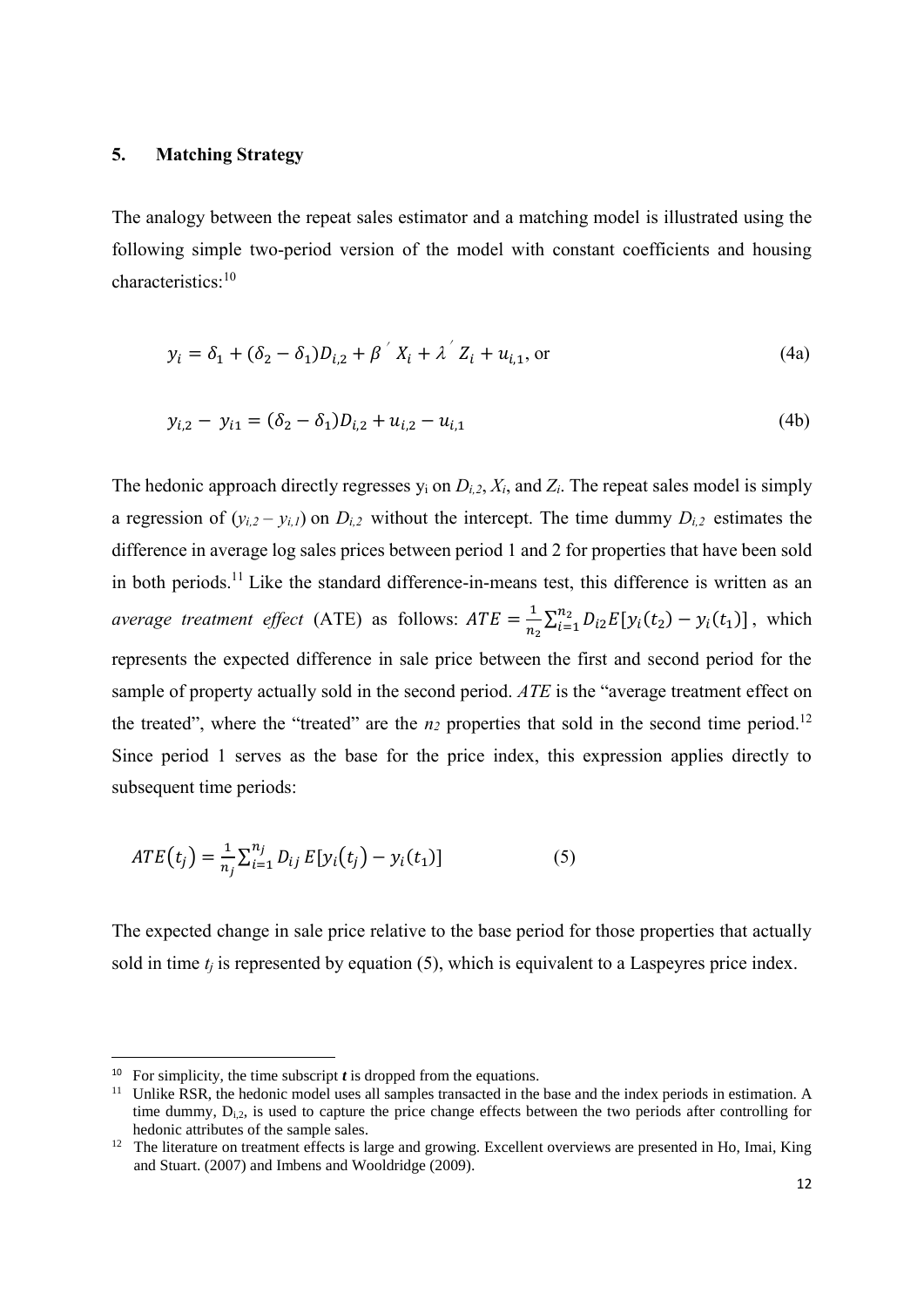The repeat sales estimator leads directly to equation (4b) by removing the effects of X and Z by restricting the sample to properties that have sold twice over time. However, a difference in means approach can also be used to estimate average treatment effects when matches are not perfect. The requirements for estimating average treatment effects are less stringent than the requirements for unbiased estimates of a full set of parameters. Matching procedures pair each property with a similar property that sold in a different time period. If sales do not take place every period for all properties, but sales prices are appreciating at the same rate across property types and neighborhoods – an implicit assumption behind the repeat sales and hedonic approaches – then it is not necessary to have perfect matches to estimate the average treatment effect.<sup>13</sup> Differences between matched observations will average out over many observations leading to an accurate estimate of the rate of appreciation across time periods.<sup>14</sup> McMillen (2010) points out that the repeat sales approach can be considered to be an extreme version of a matching estimator.

Based on a propensity score approach, where "treatment" is a sale at time *t* and the "control" is a sale at time 1, the predicted values from a probit or logit model of sales time can be used to construct matches. Defining  $I_f = 1$  if a sale occurs at time *t* and  $I_f = 0$  if it sold during the base period, the propensity score is simply a set of predicted values from a probit or logit regression of  $I_t$  on the observed set of housing and location characteristics. Each observation in the base period is matched with an observation from the later time period that had a similar probability of sale.<sup>15</sup> Our samples cover the periods from 1995Q1 to 2010Q4, and we use 1995Q1 as the base time. We use the following algorithm to construct the matched samples:

1. For each quarter *q* from 1995Q2 to 2010Q4 (excluding the base period 1995Q1), we estimate a logit model using all sales taking place in 1995Q1 and *q*. The dependent variable equals one if the sale took place in quarter *q* and zero if the sale is from 1995Q1.

<sup>&</sup>lt;sup>13</sup> As pointed out by a referee, the implicit price appreciation is analogous to the realized investment returns of a "round-trip" investor's experience when the buy and sell events occurring in the two periods coincide with the index matching periods.

<sup>&</sup>lt;sup>14</sup> Following the approach of a Laspeyre price index, the matching procedure controls for quantity effects by pairing sales in different treatment periods to the same properties in the base period,.

<sup>15</sup> Ho, Imai, King and Stuart (2007) present a particularly useful discussion of the practical issues involved in matching estimators. Their "MatchIt" routine in R (Ho, Imai, King and Stuart, 2011) constructs matches very rapidly for a wide variety of algorithms. Good examples of matching estimator applications in urban economics include Bondonio and Engberg (2000), Bondonio and Greenbaum (2007), Cho (2009), List, McHone and Millimet (2004), McMillen and McDonald (2002), O'Keefe (2004), Reed and Rogers (2003), and Romero (2009).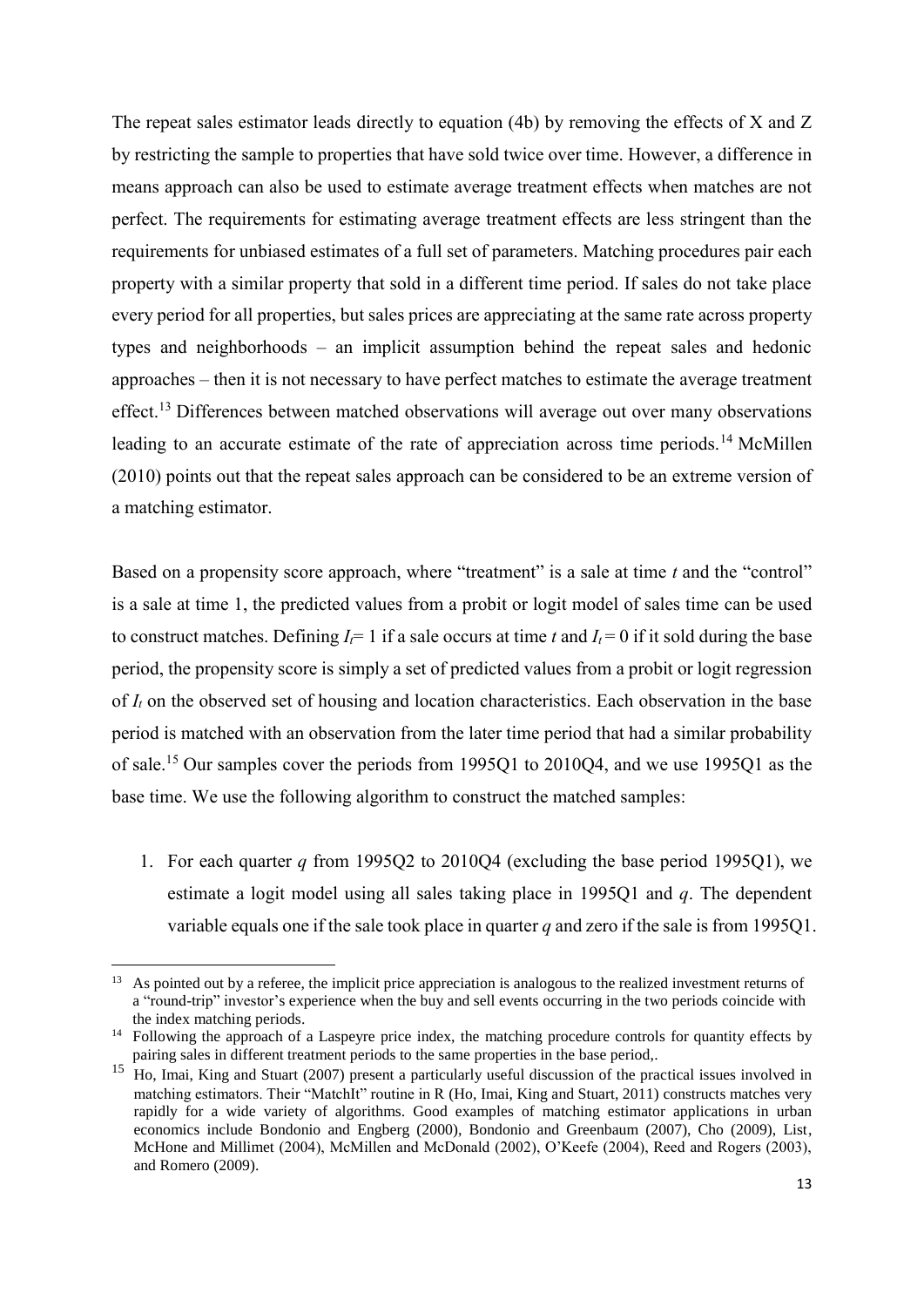The explanatory variables for the logit regressions are the same as those used for the hedonic price function estimates.

2. We then use the estimated propensity score from each logit regression to match *n<sup>1</sup>* observations from quarter *q* to sales from 1995O1, where  $n<sub>l</sub>$  is the number of sales in 1995Q1. Based on a random ordering of the 1995Q1 observations, each observation is matched without replacement to its closest counterpart in quarter *q*.

At the end of this matching process, the matched-sample data set comprises approximately 63 $n_1$  observations –  $n_1$  matched sales for each quarter from 1995Q2 to 2010Q4, plus the  $n_1$ sales from the base year 1995Q1 ("approximately" because some observations may not have a close match).

After constructing the matched samples, the estimated price index is simply the series of differences between the average log-sales prices at time t and the average value in the base period, 2000Q1. Wang and Zorn (1997) demonstrate that a period-by-period comparison of average log sale price is *exactly* equivalent to the repeat sales model when applied to a data set with the same number of observations in each sample period. The repeat sales estimator controls for housing characteristics by matching each home to itself across time; the matching estimator accomplishes a similar objective by balancing the distributions of housing characteristics over time by pairing each observation with similar observations from other time periods. By eliminating extreme observations, the differences in housing characteristics average out, thereby leaving simple differences in means as an unbiased estimate of qualityconstant price differences. Similar in spirit to the repeat sales estimator, period-by-period means from matched sample estimates are likely to be more efficient because sample sizes are larger when single-sale properties are included.

The evolution of sale price distributions can be sorted further into different quantiles. McMillen (2012) uses this approach to compare the distribution of Chicago's housing prices in 1995 to 2005 and finds that the distribution shifted further to the right at higher quantiles. Note that the average predicted value at each quantile is simply the target percentile of the distribution of the dependent variable. Thus, a period-by-period series of quantiles is equivalent to period-byperiod quantile regression estimates.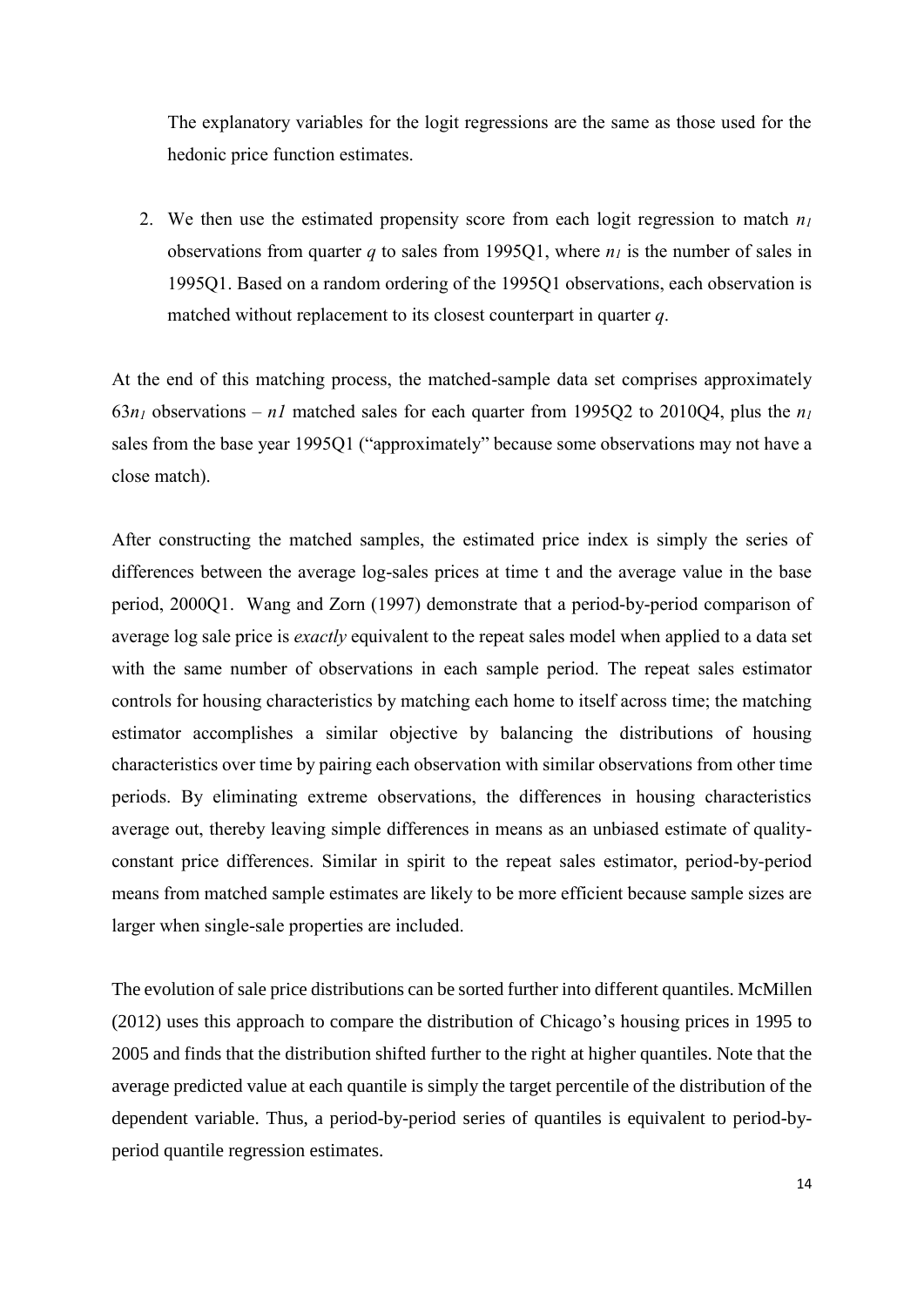#### **6. Data**

1

This study uses commercial real estate transaction data from the URA's Real Estate Information System (REALIS), which is the same data source used to construct the URA commercial real estate indices. The transactions data cover the sample period from 1995Q1 to 2011Q2. A total of 22,842 sales were retrieved from the database, which comprise 4,646 office, 6,601 shop, and 11,595 multiple-user factory sales. We pool transactions from units sold at least twice during the sample period, which account for 2,434, 3,526 and 4,486 of the repeat sale pairs for office, shop and factory, respectively. For the matched pairs, we match 1,622, 4,103 and 7,298 over 65*n<sup>1</sup>* periods for the same three submarkets (office, shop and factory) over the sample periods from 1995Q2 to 2011Q2 using the sales in 1995Q1 as the base.

The property-level information recorded in the REALIS database includes the project name, address, floor area  $(m^2)$ , transaction price (SGD), contract date, tenure, postal district, and planning region. The properties sold are divided into five major planning regions: Central, East, North-East, North and West. We add several measures of location attributes, including accessibility to the Central Business District (CBD), the airport, seaport, the nearest expressway, and the nearest mass rapid transit (MRT) or light rail transit (LRT) station. All accessibility variables are measured as linear distances to the sample property in kilometers.<sup>16</sup> We convert the linear distances into the natural logarithm forms to account for potential nonlinearity in their effects on sales prices. We measure neighborhood attributes using discrete variables, which have a value of 1 if the subject property is located within a 0.3 km radius of an amenity. The amenities include proximity to CBD, MRT/LRT stations, expressways, public housing estates, and shopping centers. The binary variables indirectly control for externalities associated with neighborhoods. For example, proximity to public housing estates may generate a positive externality to factories because residents in the housing estates are an important source of labor supply for manufacturing firms in factories. A dummy variable indicating the availability of a car-park within a building is also included in the regressions.

<sup>&</sup>lt;sup>16</sup> As Singapore is a densely built-up city state connected by closely knitted transportation network, linear distances to the employment center and the stations along the mass rapid transits and the light rail transit lines are good approximations of the travel distances to the respective nodes.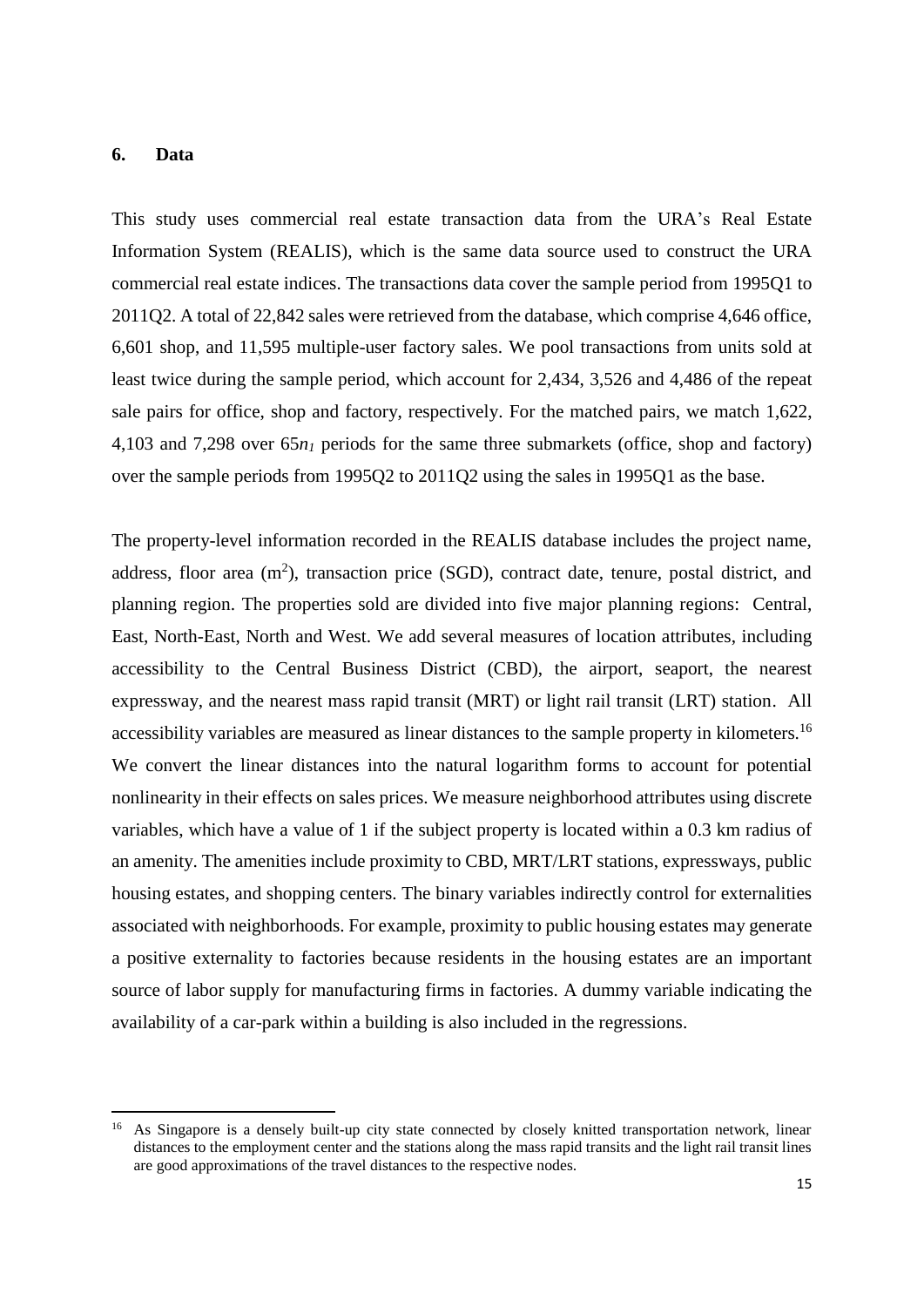Table 1 lists the variables used in the empirical analysis along with descriptive statistics (mean and standard deviation). Figure 2 shows the number of observations by quarter for the three commercial real estate submarkets. The highest sales volumes in all three markets were recorded in 2007, prior to the US subprime crisis. The sales volumes also peaked in the three other earlier booms in 1996 and 2003. For the factory sector, 1999 also saw a delayed rise in sale volumes, shortly after the 1997 Asian Financial Crisis.

[Insert Table 1 and Figure 2]

# **7. Commercial Real Estate Price Indices for Singapore: 1995Q1-2010Q4**

#### *7.1. Implicit Pricing for Hedonic Attributes*

We regress the natural logarithm of sale price on vectors of property, location and neighborhood characteristics, along with fixed effects for time of sale and the planning region. The regression estimates for the full-sample hedonic model and the matched sample model are summarized in Table 2. The adjusted  $\mathbb{R}^2$  ranges from 0.625 for the matched sample model for the shop sector (Model 3) to 0.927 for the full sample model for offices (Model 2). In general, the transaction data fit the office models the best, whereas the goodness of fit for the shop models is relatively lower. The regional fixed effects offer only marginal increases in explanatory power for commercial real estate prices in both the full sample and the matched sample models. Most of the estimated coefficients are highly significant and consistent across the full sample and matched sample models.

## [Insert Table 2 here]

The coefficients for log-floor area indicate positive economies of scale effects for commercial real estate. The accessibility (distance) effects vary by property type, transportation connectivity, and business network. Distances to the airport and expressways have positive effects on commercial real estate prices, whereas proximity to seaport has a negative effect. Distances to the nearest MRT and LRT stations and to public housing estates have a positive effect on sales prices for factory users, but they have a negative effect on office and shop prices. These results may imply that labor supply and mobility are more important to factory users than to office and shop users. Given that our shop and office samples consist mainly of smaller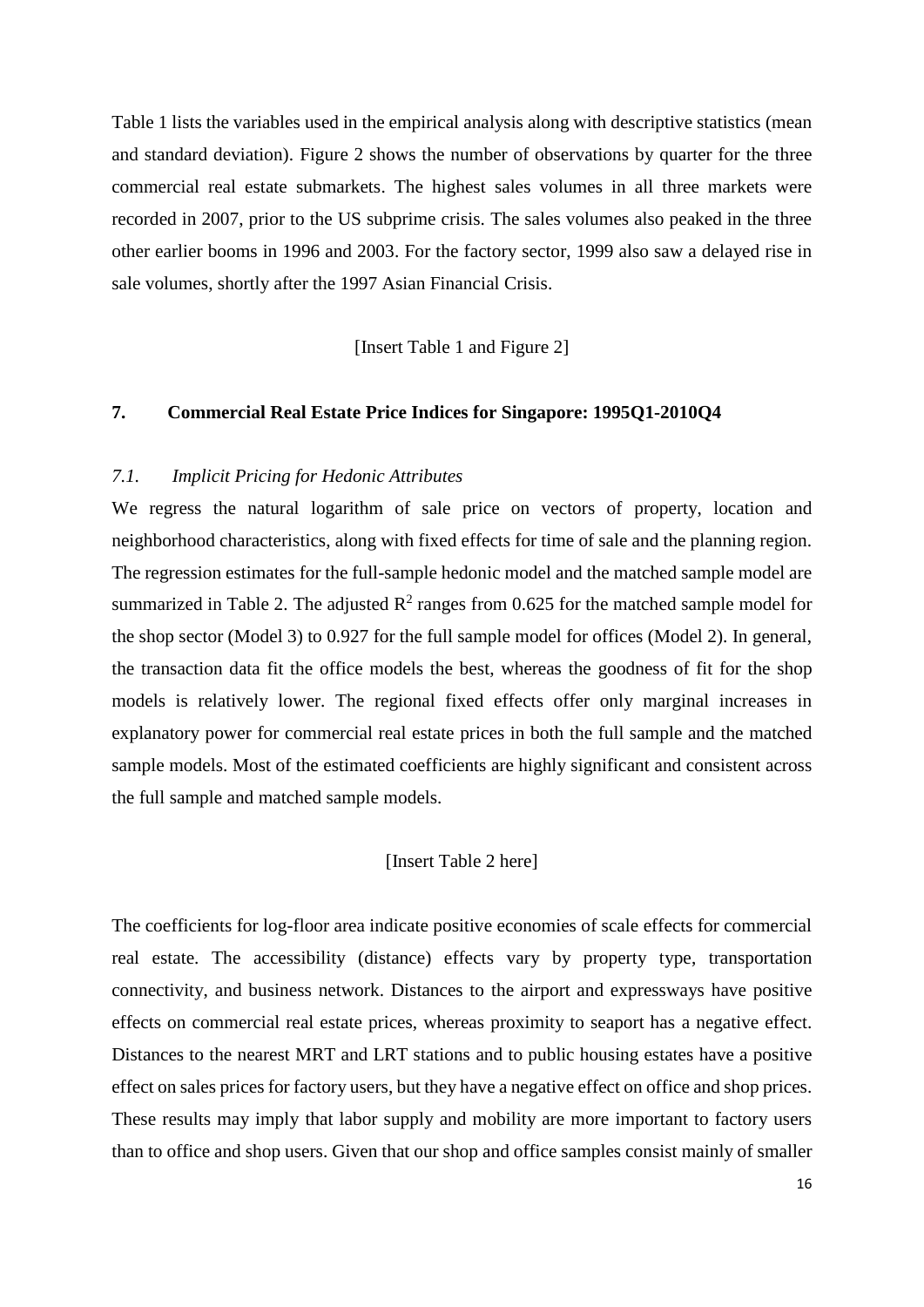strata units, discounts to the two factors may reflect keen competition from other large office buildings and shopping malls near the MRT/LRT stations and in high catchment public housing estates. These large scale commercial properties are usually owned by developers and REITs, which have more resources for attracting tenants and shoppers. The neighborhood variable indicating a MRT/LRT station within a 0.3km radius shows similar results, with positive coefficients for offices and shops, and negative coefficients for the factory sector.

Office users value proximity to CBD positively partly because of network effects with business associates and clients. The coefficients on log-distance to CBD and the inside=CBD dummy are both positive and significant in the office models, but the coefficients are negative for factories. High land costs in the CBD partly explain the preference for suburban factory locations. The effects of proximity to CBD are mixed for shops. However, sales prices of shops are higher within 0.3km of other shopping centers. The coefficient on the availability of a carpark is highly significant and positive for shops; whereas car-parks lead to lower prices for factories, presumably due to the high cost of allocating car-park space in for a factory. The "car-park in a building" coefficient has mixed signs for the office sector. The results show heterogeneity in preference for location and neighborhood amenities among the three commercial real estate users.

## *7.2. Price Indices*

The hedonic, repeat sale sample, and matched sample price indices are constructed using the estimated coefficients for the quarterly dummy variables, after normalizing the 1995Q1 index to zero. The repeat sales index is constructed by regressing the change in the natural log of sale price on a series of 63 indicator variables that equal -1 if the earlier sale occurs at the time, 1 for the second sale in the pair, and 0 if property did not sell at the time.

Figure 3 plots the hedonic, repeat sale, and matched sample indices along with the full sample and matched sample means for the three commercial real estate submarkets. The URA median price indices are also included in the figures. The full sample mean and the matched sample mean are more volatile than the URA median price indices. The indices estimated from the three different methodologies (hedonic, repeat sales, matched sample regression) also generate more short-term noise in the price trends. The office indices seem to closely track the URA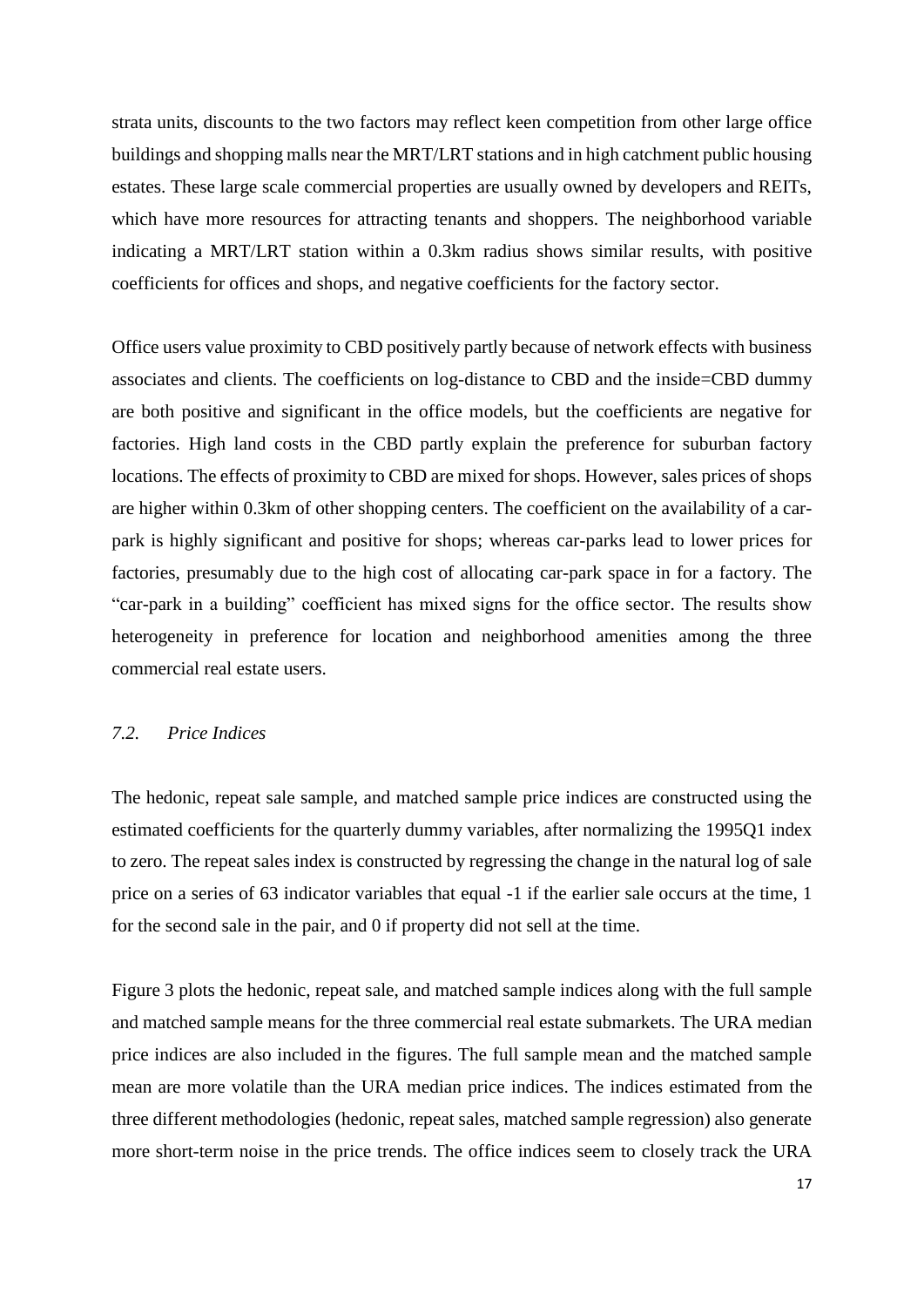median price index, except for the periods after 2007. The three quality-adjusted shop indices trend above the URA median price indices after 1998. In the factory submarket, the URA indices drifted above the three indices throughout the time between 2000 and 2008.

Despite some variation among the indices, the quality-adjusted indices all indicate three distinct phases of cyclical fluctuations in prices over the sample period. Prices rose between 1995 and 1996. The 1997 Asian Financial Crisis dampened market confidence, causing prices to fall in all three commercial submarkets between 1997 and 2005. Commercial real estate prices recovered in mid2006, but the upward momentum was disrupted by the U.S. Subprime Crisis in 2007, which led to a decline in prices in 2008 and 2009. Prices rose again in the commercial real estate sub-market in 2009, with the rate of appreciation in the office and shop submarkets equaling, if not surpassing, their former peaks in 1996. The rate of decline in prices in the factory submarket has slowed since its nadir in 2006, but the prices continue to decline somewhat.

## [Insert Figure 3 here]

Based on the number of transactions shown in Table 1, the factory submarket was the most active market followed by shops and offices. The level of market activity in the three submarkets appears to have a significant influence on price changes. For the office submarket, which has the smallest number of observations in the repeat and matched samples, the hedonic, repeat sale, and matched regression indices move closely over the sample period (Figure 3a). The full sample mean and matched sample means are highly variable in the office market when transactions are thin. In Figure 3b, where shop transactions are higher at 6,601 (with 3,526 repeat sales and 4,103 matched samples), all three indices and the matched sample means overestimate the full-sample means and the URA median indices. For the most actively traded factory submarket, the variation between the mean indices and the quality-adjusted indices are narrower; but the growth rates of the indices underestimate the full sample means and the median price growth of the URA indices (Figure 3c).

#### *7.3. Comparison of matched and unmatched samples*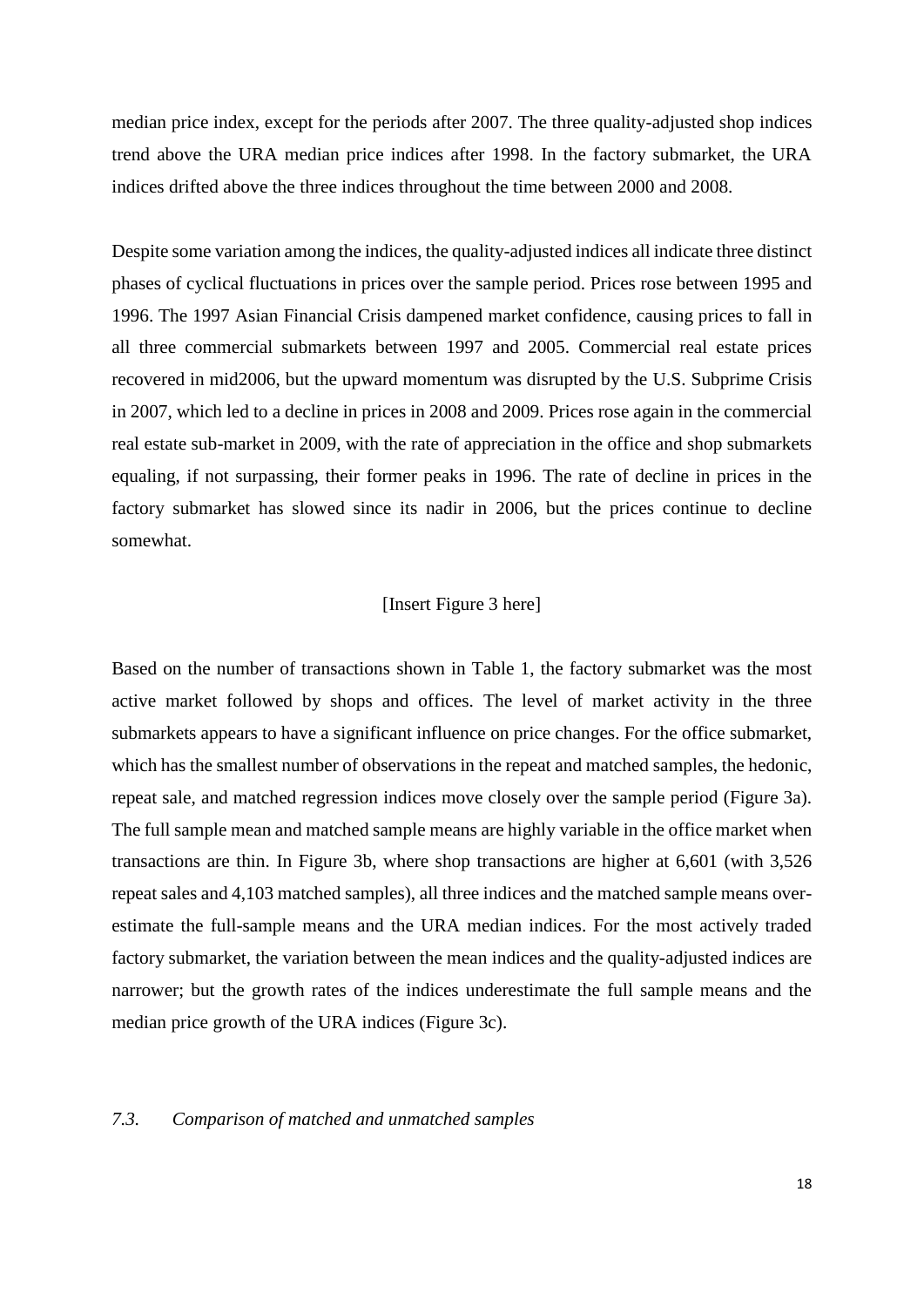The matching sample approach includes properties in the treatment periods that have the closest matches with properties in the base period as indicated by the propensity matching scores. The method keeps the quality of sample sales relatively constant, which is consistent with the RSR methodology that assumes no change in quality between the first period and the second period sales. The matching process is used to remove outliers and observations that are not comparable to those in the base periods. Table 3 presents descriptive statistics for the two samples. The results show that the differences in the means for the matched and unmatched indices are 0.07 and 0.139 for the office and shop submarkets, respectively. The difference is largest for the multiple-user factor submarket, which is estimated at 0.119.

# [Insert Table 3 here]

The unmatched sample indices are more volatile compared with the matched sample indices and the URA median price indices as indicated by both the standard deviation and the range. The unmatched sample indices and the URA median price indices are highly positively skewed. For the matched sample indices, the office sub-index has a negative skewness of -0.074, and the positive skewness in the multiple-user factory sub-index is also relatively smaller. The kurtosis measure indicates that the unmatched sample indices have high "peakness" in the distributions, which is positively correlated with variances of the indices.

Figure 4 plots the matched sample indices, the unmatched sample indices, and the matched sample means. The unmatched sample indices show more quarter-to-quarter variation in the rate of price appreciation compared with the matched sample indices. However, the results show that the two indices closely track the major peaks and troughs throughout the full sample period.

# [Insert Figure 4 here]

## *7.4. Quantile distributions and kernel density of price changes*

Whereas the standard repeat sales estimator focuses on mean sale price, the matching approach can be used to show how the entire distribution of log sale price varies over time. Figure 5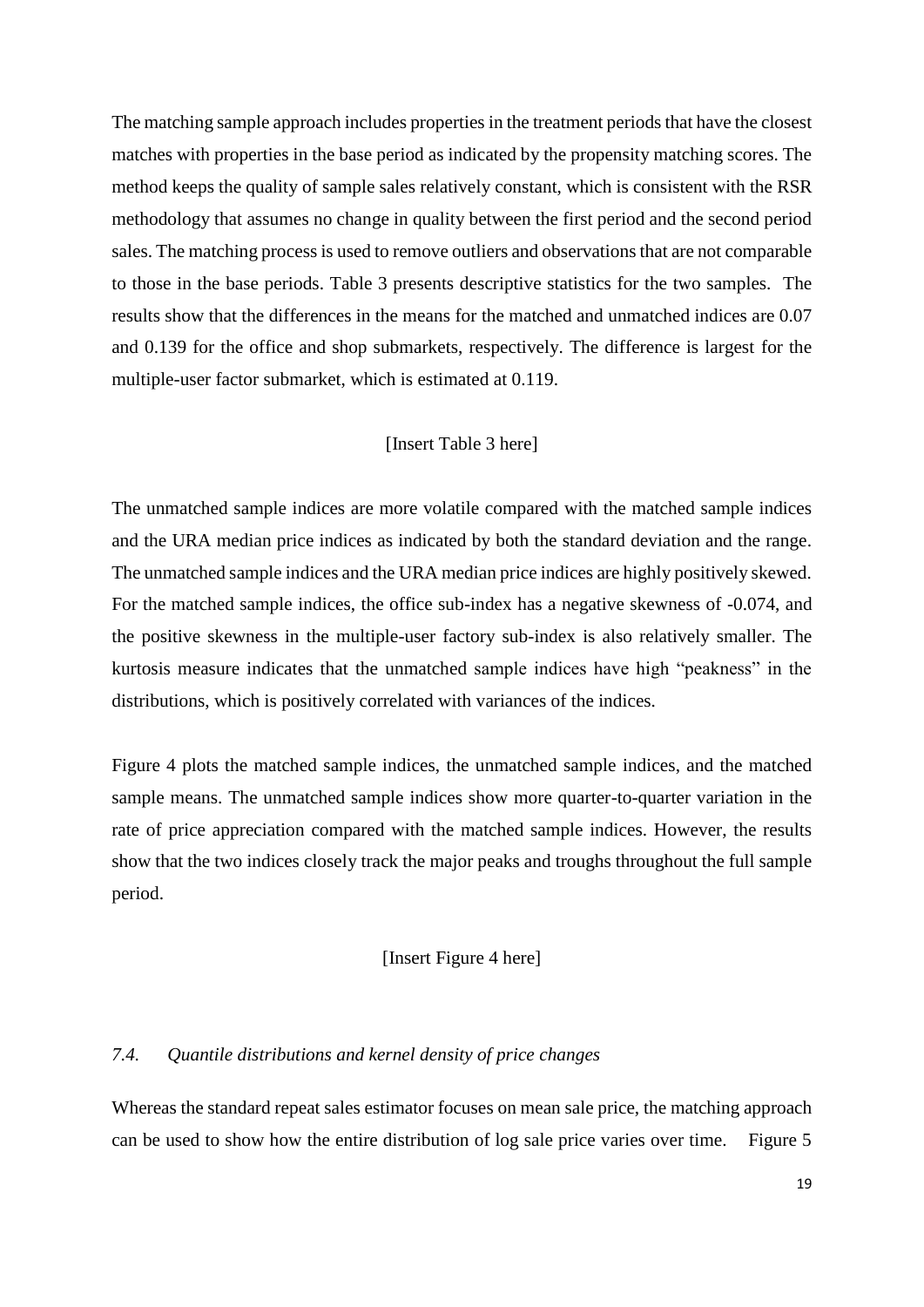presents kernel density estimates of the log sale price distributions for 1998 and 2008 for the the full sample and the combined matched samples for the three commercial markets. The high density of sales prices in 2008 implies that the rate of price appreciation was much higher for high-priced properties than for low-priced properties during the two periods. The same effects were also observed in residential markets in the earlier studies by McMillen (2012) and Deng, McMillen and Sing (2012).

# [Insert Figure 5 here]

Figures 6 and 7 illustrate the advantages of the matching approach relative to a mean or median based price index estimator. Figure 6 shows the distributions of the natural log of sale price in the full sample and the matched samples. The lines represent the 10%, 25%, 50%, 75%, and 90% percentiles of the distribution. Figure 7 shows the 10% and 90% percentiles distributions of price indices estimated using the full sample and the matched samples. We see more noise in the 90% percentile price distributions in the office sub-market relative to the 10% percentile price distributions. For the shop and factory submarkets, the log-prices fluctuate within a relatively tighter range in the shop market over the sample period. The 90% percentile factory indices show a large increase in prices between 1995 and 1997.

[Insert Figure 6 here]

[Insert Figure 7 here]

## **8. Conclusion**

Dealing with non-random transaction samples in thin trading commercial real estate market has long been a challenge for researchers. Various advanced econometric methodologies have been applied to resolve biases in transaction based indices. Unlike the RSR methodology, which restricts the sample to pairs of identical properties sold at least twice over time, matching procedures offer an alternative way of dealing with problems associated with thin markets and non-random samples. The matches need not be the same property. The matching approach is particularly useful in thin markets in which the number of repeat sales is limited. The proposed matching algorithms pair the control ('base') observations with similar properties with sales in later periods. By keeping the same sample size in the control (base) and treatment periods, the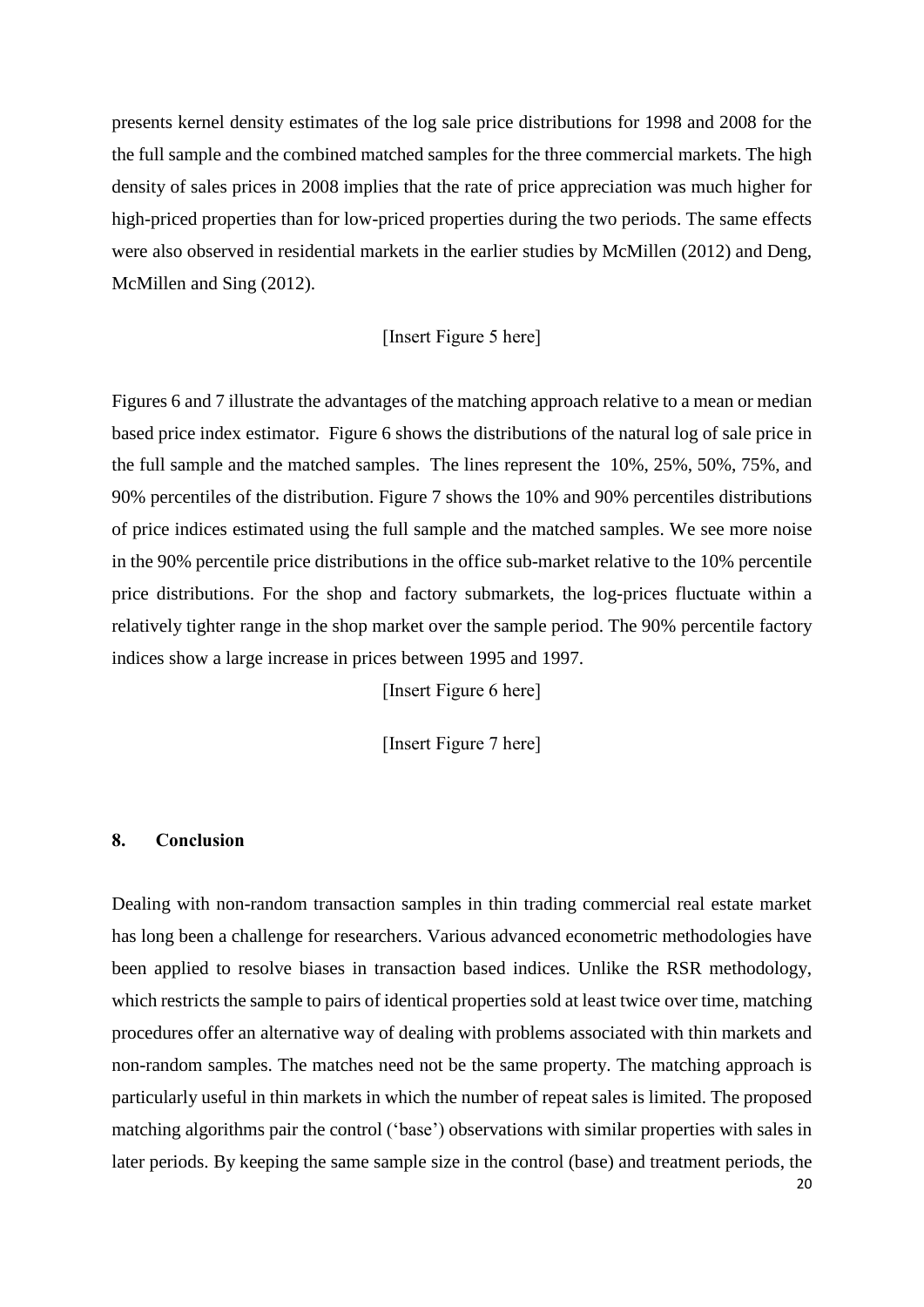covariates capture only the temporal effects of implicit prices for the observed attributes. The matching process helps to control for selectivity bias by balancing covariates across time periods.

The conventional repeat sale approach to price index construction is a special case of a matching model. The only difference between the repeat sales estimator and period-by-period differences in means is that the average treatment effects in the repeat sales estimator are constructed from a sample that is limited to properties that have sold at least twice over the sample period. Since a transaction based matched sample price index is constructed from a much large sample, a small number of unrepresentative repeat sales will not have an undue influence on the estimated price index. In addition to point estimates (median and mean), percentiles from any point in the distribution can also be generated to analyze within sample variations in overall distribution of sales prices over time.

In this paper, we construct matched sample commercial real estate price indices for offices, shops, and multiple-user factories using transaction data from Singapore for the period 1995Q1-2010Q4. The matched sample indices identify three distinct cyclical phases in price appreciation in the commercial real estate market in Singapore. The matched indices closely track the quality-unadjusted means and hedonic indices, which are estimated from the full sample. We observe that the distribution of sales prices in all three commercial submarkets shifted to the right between 1998 and 2008. The quantile estimates of the matched sample indices also show large variation in the price distributions in each of the three submarkets. The 90% percentile price index was more volatile than the 10% price index for the office sector. The 10% and 90% percentile price indices were more stable for shops and factories. The quantile results provide a much more complete picture of the evolution of sales prices in commercial property than a median or mean-based index.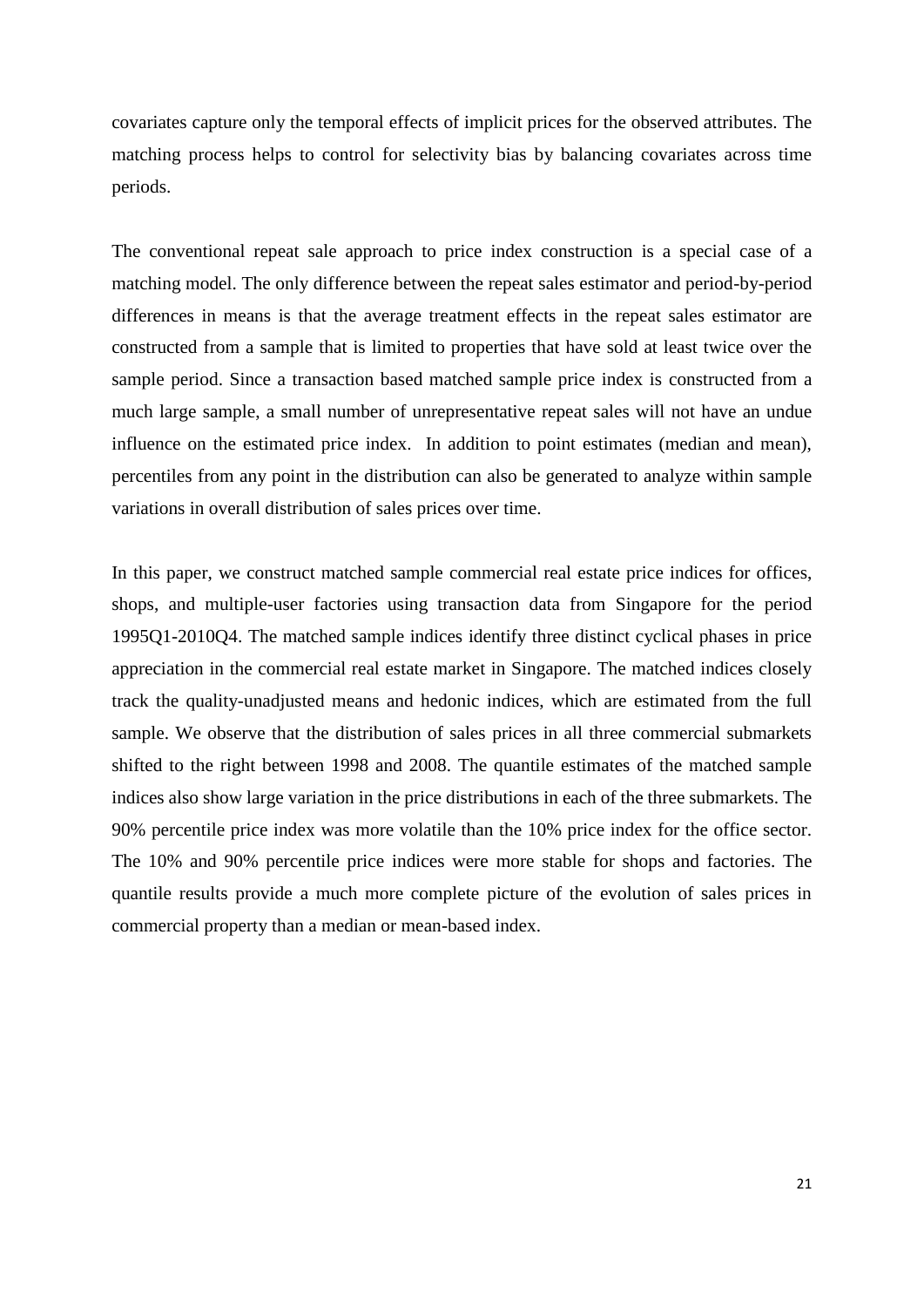#### **References**

- An, X., Y. Deng, J.D. Fisher and M. Hu. 2012. Commercial Real Estate Rental Index: A Dynamic Panel Data Model Estimation. *SSRN working paper wps 2205058*, [http://ssrn.com/abstract=2205058.](http://ssrn.com/abstract=2205058)
- Bailey, M., R. Muth and H. Nourse. 1963. A regression method for real estate price index construction. *Journal of the American Statistical Association* 58: 933-942.
- Bokhari, S. and D. Geltner. 2011. Loss Aversion and Anchoring in Commercial Real Estate Pricing: Empirical Evidence and Price Index Implications. *Real Estate Economics* 39(4): 635-670.
- Bokhari, S. and D. Geltner. 2012. Estimating Real Estate Price Movements for High Frequency Tradable Indexes in a Scarce Data Environment. *Journal of Real Estate Finance and Economics* 45(2): 522-543.
- Bond, S.A., S. Hwang and G. Marcato. 2012. Commercial Real Estate Returns: An Anatomy of Smoothing in Asset and Index Returns. Real Estate Economics
- Bondonio, D. and J. Engberg. 2000. Enterprise zones and local employment: evidence from the states' programs. *Regional Science and Urban Economics* 30: 519-459.
- Bondonio, D. and R. Greenbaum. 2007. Do local tax incentives affect economic growth? What mean impacts miss in the analysis of enterprise zone policies. *Regional Science and Urban Economics* 37: 121-136.
- Case, K. and R. Shiller. 1987. Prices of Single Family Homes since 1970: New Indexes for Four Cities*. New England Economics Review* September/October: 45-56.
- Chinloy, P., M. Choo and I. F. Megbolugbe. 1997. Appraisal, Transaction Incentives and Smoothing. *Journal of Real Estate Finance and Economics* 14(1): 89-112.
- Clayton, J., D. Geltner and S.W. Hamilton. 2001. Smoothing in Commercial Property Valuations: Evidence from Individual Appraisals. *Real Estate Economics* 29(3): 337-360.
- Chinloy, P., M. Cho and I.F. Megbolugbe, 1997. Appraisal, Transaction Incentives, and Smoothing. *Journal of Real Estate Finance and Economics* 14: 89-111.
- Cho, M. and I. F. Megbolugbe. 1996. An Empirical Analysis of Property Appraisal and Mortgage Redlining. *Journal of Real Estate Finance and Economics* 13(1): 45-55.
- Cho, H., Y. Kawaguchi and J.D. Shilling. 2003. Unsmoothing Commercial Property Returns: A Revision to Fisher-Geltner-Webb's Unsmoothing Methodology. Journal of Real Estate Finance and Economics 27(3): 393-405.
- Clapham, E., P. Englund, J.M. Quigley and C.L. Redfearn. 2006. Revisiting the Past and Setting the Score: Index Revision for House Price Derivatives. *Real Estate Economics* 34(2): 275-302.
- Clayton, J., D. Geltner and S.W. Hamilton. 2001. Smoothing in Commercial Property Valuations; Evidence from Individual Appraisals*. Real Estate Economics* 29(3):337-360.
- Corgel, J. and J. deRoss. 1999. Recovery of Real Estate Returns for Portfolio Allocations. *Journal of Real Estate Finance and Economics* 18(3): 279-296.
- Deng, Y., D.P. McMillen and T.F. Sing. 2012. Private Residential price Indices in Singapore: A Matching Approach," *Regional Science and Urban Economics* 42 (3): 485-494
- Deng, Y. and J.M. Quigley. 2008. Index revision, house price risk and the market for house price derivatives. *Journal of Real Estate Finance and Economics* 37: 191-209.
- Diaz, J. and M. Wolverton. 1998. A Longitudinal Examination of the Appraisal Smoothing Hypothesis. Real Estate Economics 26(2): 349-358.
- Englund, P., J.M. Quigley and C.L. Redfearn. 1999. The choice of methodology of computing housing price indexes: comparisons of temporal aggregation and sample definition. *Journal of Real Estate Finance and Economics* 19(2): 91-112.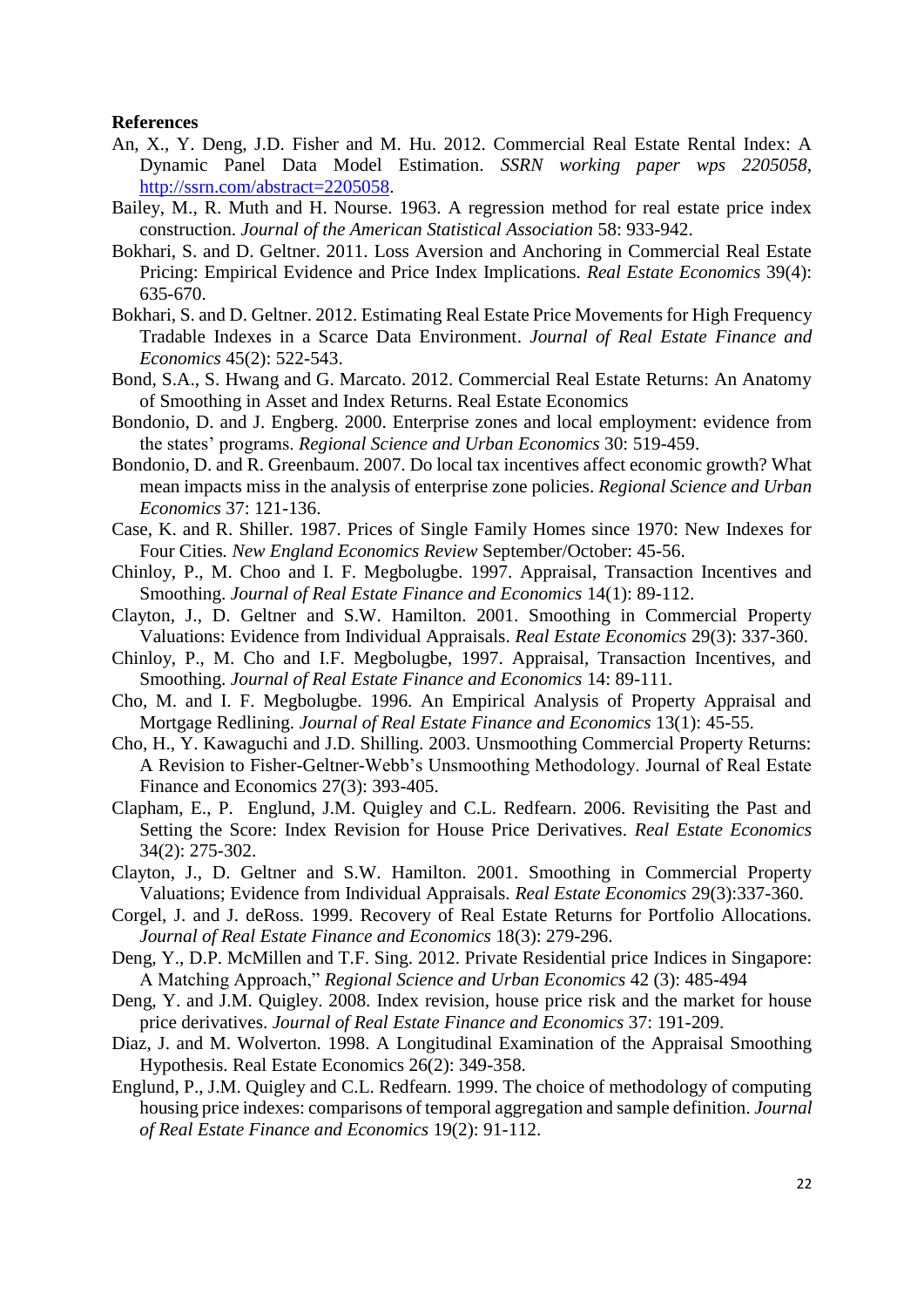- Fisher, J., D. Gatzlaff, D. Geltner and D. Haurin. 2003. Controlling for the Impact of Variable Liquidity in Commercial Real Estate Price Indices. *Real Estate Economics* 31(2): 259-303.
- Fisher, J., D. Gatzlaff, D. Geltner and D. Haurin. 2004. An Analysis of the Determinants of Transaction Frequency of Institutional Commercial Real Estate Investment Property. *Real Estate Economics* 32(2): 239-264.
- Fisher, J., D. Geltner and R. Webb. 1994. Value Indices of Commercial Real Estate: A Comparison of Index Construction Methods*. Journal of Real Estate Finance and Economics* 9: 137-164.
- Fisher, J., D. Geltner and H. Pollakowski. 2007. A Quarterly Transactions-based Index of Institutional Real Estate Investment Performance and Movements in Supply and Demand. *Journal of Real Estate Finance and Economics* 34: 5-33.
- Fu, Y. 2003. Estimating the Lagging Error in Real Estate Price Indices. *Real Estate Economics* 31(1): 75-98.
- Gatzlaff, D.H. and D.R. Haurin. 1997. Sample selection bias and repeat-sale index estimates. Journal of Real Estate Finance and Economics 14: 33-50.
- Gatzlaff, D. and C. Holmes. 2011. Estimating Transaction-Based Price Indices of Local Commercial Real Estate Markets Using Public Assessment Data. Journal of Real Estate Finance and Economics.
- Geltner, D. 1989. Estimating Real Estate's Systematic Risk from Aggregate Level Appraisal-Based Returns. AREUEA Journal 17(4): 463-481.
- Geltner, D. 1991. Smoothing in Appraisal-Based Returns. *Journal of Real Estate Finance and Economics* 4(3): 327-345.
- Geltner, D. 1993. Estimating Market Values from Appraisal Values Without Assuming an Efficient Market. *Journal of Real Estate Research* 8(3):325-346.
- Geltner, D. and W. Goetzmann. 2000. Two Decades of Commercial Property Returns: A Repeated-Measures Regression-Based Version of the NCREIF Index. *Journal of Real Estate Finance and Economics* 21(1): 5-21.
- Geltner, D. and D. Ling. 2006. Considerations in the Design & Construction of Investment Real Estate Research Indices. *Journal of Real Estate Research* 28(4): 411-444.
- Goetzmann, W.N. 1992. The Accuracy of Real Estate Indices: Repeat-Sale Estimators. *Journal of Real Estate Finance and Economics* 5(1): 5-54.
- Goetzmann, W.N. and L. Peng. 2002. The Bias of the RSR Estimator and the Accuracy of Some Alternatives. *Real Estate Economics* 30(1): 13-39.
- Graddy, K., J. Hamilton and R. Pownall. 2012. Repeat-Sales Indexes: Estimation without Assuming that Errors in Asset Returns Are Independently Distributed. *Real Estate Economics* 40(1):131-166.
- Guo, X., S. Zheng, D. Geltner and H.Liu. 2012. A New Approach for Constructing Home Price Indices in China: The Pseudo Repeat Sales Model. SSRN Working Paper, http://ssrn.om/abstract=2127336.
- Hansz, J.A. and J.Diaz III. 2001. Valuing Bias in Commercial Appraisal: A Transaction Price Feedback Experiment. *Real Estate Economics* 29(4): 553-565.
- Hayunga, D.K. and R.K. Pace. 2010. Spatial Statistics Applied to Commercial Real Estate. *Journal of Real Estate Finance and Economics* 41: 103-125.
- Ho, D., K. Imai, G. King and E. Stuart. 2007. Matching as nonparametric preprocessing for reducing model dependence in parametric causal inference. *Political Analysis* 15: 199-236.
- Ho, D., K. Imai, G. King and E. Stuart. 2011. MatchIt: Nonparametric preprocessing for parametric causal inference. *Journal of Statistical Software* 42(8) :1 -28.
- Hoag, J.W. 1980. Towards indices of Real Estate Value and Return. *Journal of Finance* 35(2): 569-580.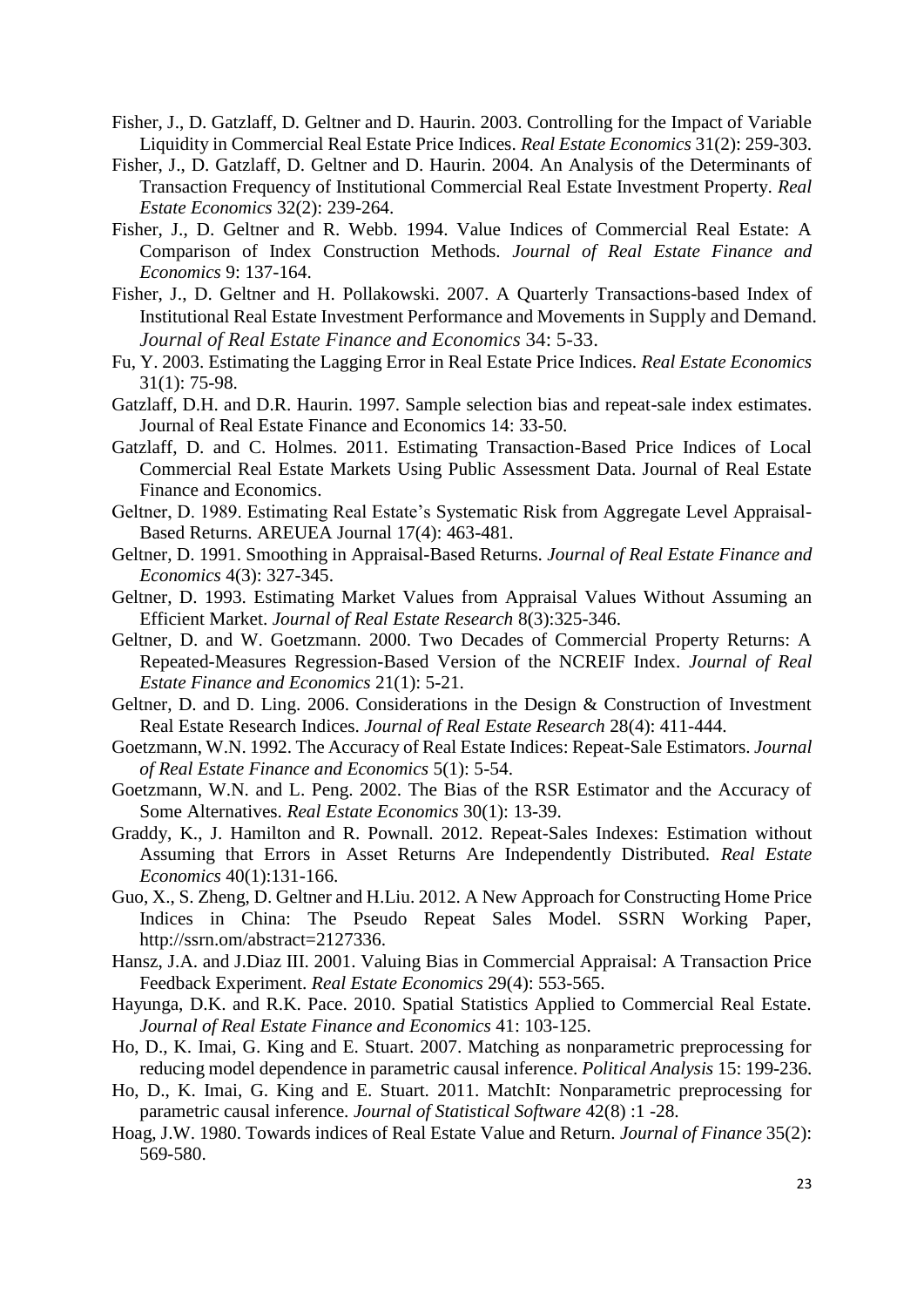- Hodgson, D.J., B.A. Slade and K.P. Vorkink. 2006. Constructing Commercial Indices: A Semiparametric Adaptive Estimator Approach. *Journal of Real Estate Finance and Economics* 32:151-168.
- Imbens, G. and J. Wooldridge. 2009. Recent developments in the econometrics of program evaluation. *Journal of Economic Literature* 47, 5-86.
- Kiel, K., Zabel, J. 1997. Evaluating the usefulness of the American Housing Survey for creating house price indices. *Journal of Real Estate Finance and Economics* 14, 189-202.
- Kuo, C. 1997. A Bayesian Approach to the Construction and Comparison of Alternative House Price Indices. *Journal of Real Estate Finance and Economics* 14: 113-132.
- Lai, T.Y. and K. Wang. 1998. Appraisal Smoothing: The Other Side of the Story. *Real Estate Economics* 26(3): 511-535.
- List, J., McHone, W., Millimet, D. 2004. Effects of environmental regulation on foreign and domestic plant births: is there a home field advantage? Journal of Urban Economics 56, 303-326.
- McMillen, D.P. 2012. Repeat Sales as a Matching Estimator. Real Estate Economics 40(4): 743-771.
- McMillen, D.P. and J. Dombrow. 2001. A Flexible Fourier Approach to Repeat Sales Price Indexes. *Real Estate Economics* 29(2): 207-225.
- McMillen, D. and J. McDonald. 2002. Land values in a newly zoned city. *Review of Economics and Statistics* 84: 62-72.
- Miles, M., R.Cole and D.Guilkey. 1990. A Different Look at Commercial Real Estate Returns. *Journal of American Real Estate and Urban Economics Association* 18(4): 403-430.
- Munneke, H. J. and B.A. Slade. 2000. An Empirical Study of Sample-Selection Bias in Indices of Commercial Real Estate. *Journal of Real Estate Finance and Economics* 21(1): 45-64.
- Munneke, H. J. and B.A. Slade. 2001. A Metropolitan Transaction-Based Commercial Price Index: A Time-Varying Parameter Approach. *Real Estate Economics* 29(1): 55-84.
- O'Keefe, S. 2004. Job creation in California's enterprise zones: a comparison using a propensity score matching model. *Journal of Urban Economics* 55: 131-150.
- Pagliari, J. Jr, F. Lieblich, M. Schaner and J. R. Webb. 2001. Twenty Years of the NCREIF Property Index. *Real Estate Economics* 29(1):1-27.
- Palmquist, R. 1980. Alternative techniques for developing real estate price indexes. *Review of Economics and Statistics* 66: 394-404.
- Peng, L. 2002. GMM Repeat Sales Price Indices. Real Estate Economics 30(2): 239-261.
- Quan, D.C. and J.M. Quigley. 1991. Price Formation and the Appraisal Function in Real Estate Markets. *Journal of Real Estate Finance and Economics* 4:127-146.
- Reed, W. and C. Rogers. 2003. A study of quasi-experimental control group methods for estimating policy impacts. *Regional Science and Urban Economics* 33: 3-25.
- Romero, R. 2009. Estimating the impact of England's area-based intervention "New Deal for Communities" on employment. *Regional Science and Urban Economics* 39: 323-331.
- Schwann, G. 1998. A Real Estate Price Index for Thin Markets. *Journal of Real Estate Finance and Economics* 16(3): 269-287.
- Tu, Y., S.M. Yu and H. Sun. 2004. Transaction-Based Office Price Indexes: A Spatiotemporal Modeling Approach. *Real Estate Economics* 32(2):297-328.
- Wang, F., Zorn, P. 1997. Estimating house price growth with repeat sales data: what's the aim of the game? Journal of Housing Economics 6, 93-118.
- Webb, R.B., M. Miles and D. Guilkey. 1992. Transactions-Driven Commercial Real Estate Returns: The Panacea to Asset Allocation Models? *Journal of American Real Estate and Urban Economics Association* 20(1): 325-357.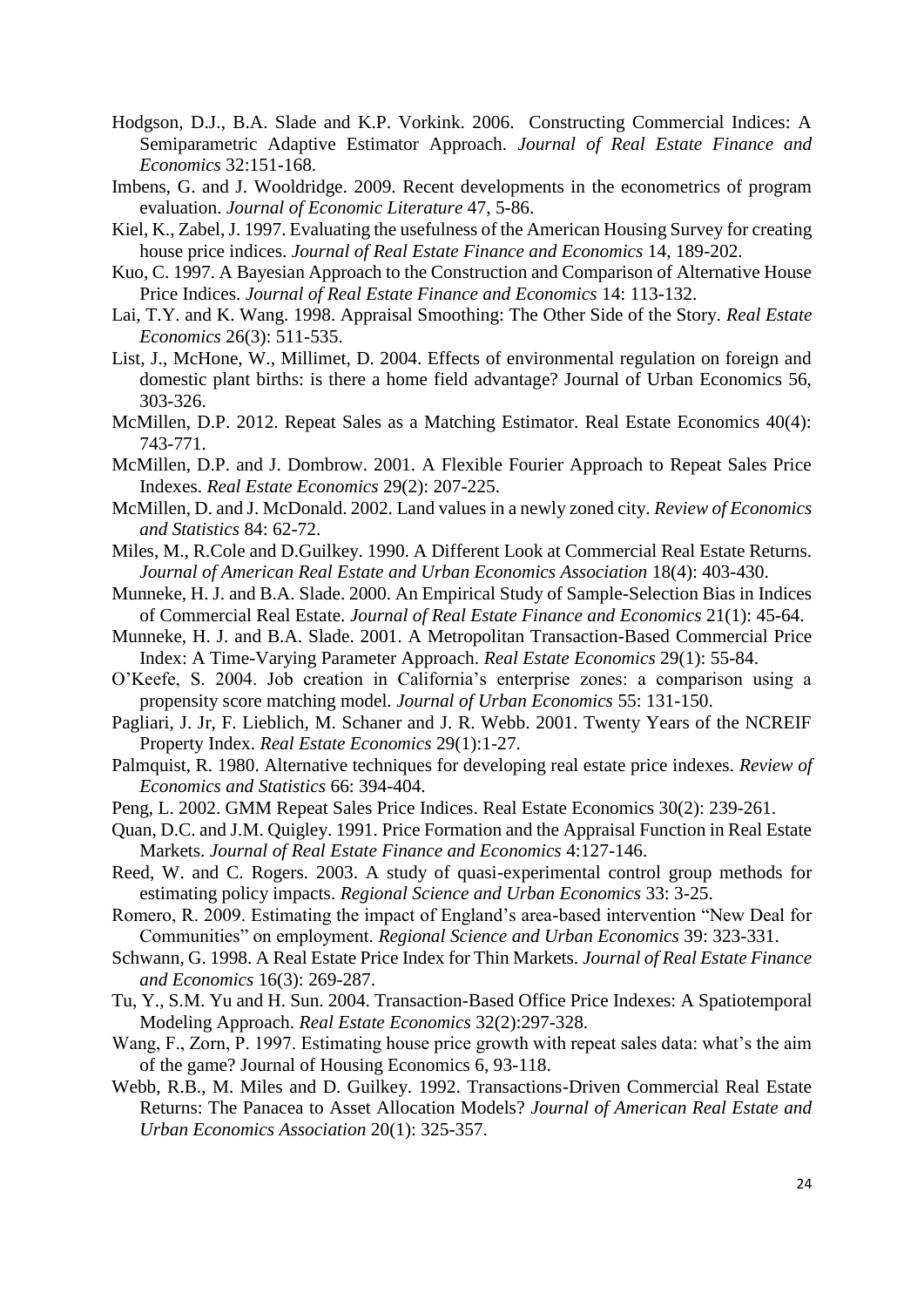Wu, J., Y. Deng and H. Liu. 2013. House Price Index Construction in the Nascent Housing Market: The Case of China. Forthcoming in *Journal of Real Estate Finance and Economics*, DOI 10.1007/s11146-013-9416-1.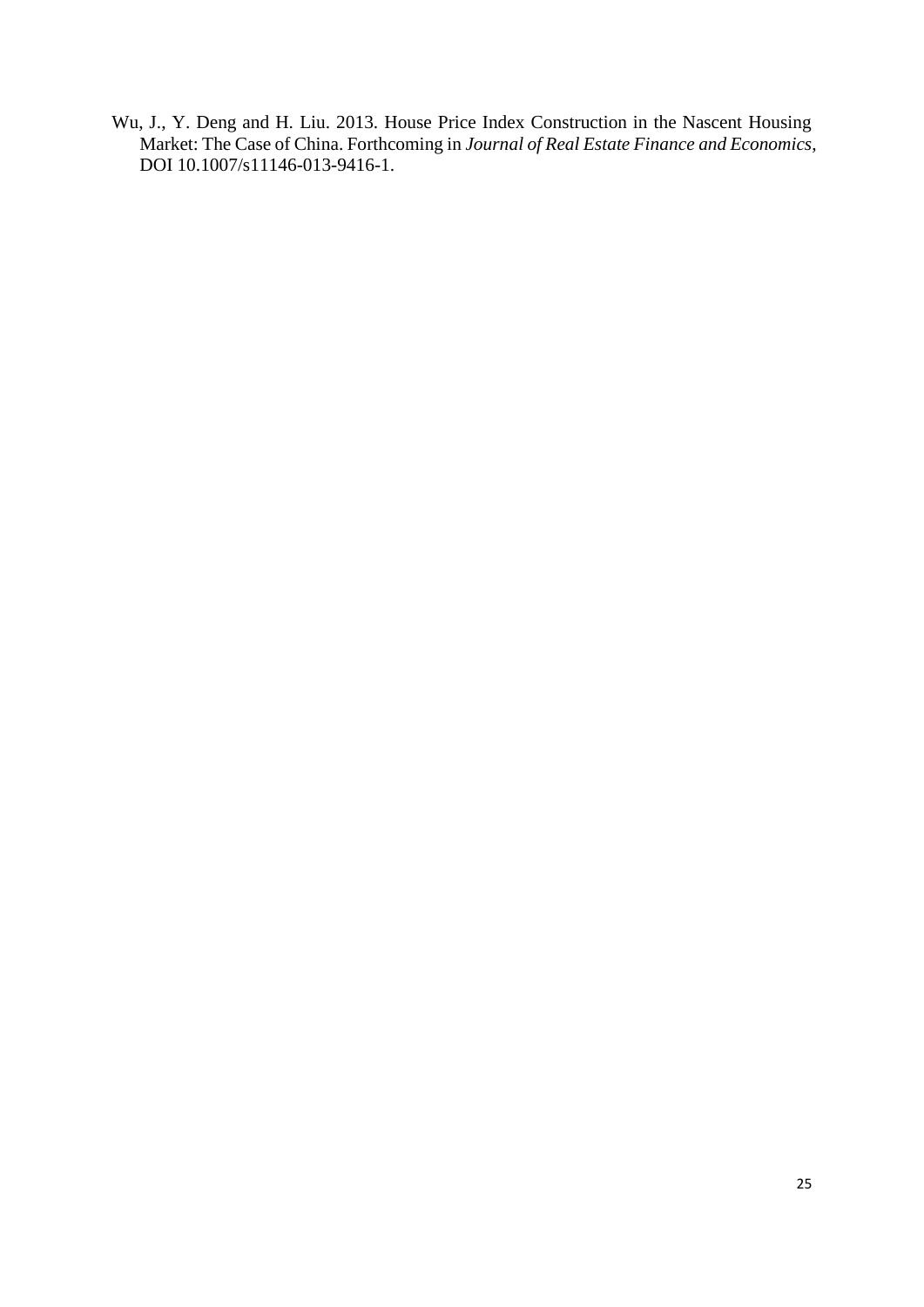| <b>Descriptive Statistics</b>                        | <b>Office</b> |                        |         |         | <b>Shop</b>            |         | <b>Multiple-user Factory</b> |                        |         |  |
|------------------------------------------------------|---------------|------------------------|---------|---------|------------------------|---------|------------------------------|------------------------|---------|--|
|                                                      | Full          | Repeat<br><b>Sales</b> | Matched | Full    | Repeat<br><b>Sales</b> | Matched | Full                         | Repeat<br><b>Sales</b> | Matched |  |
| Number of Observations                               | 4646.00       | 2434.00                | 1622.00 | 6601.00 | 3526.00                | 4103.00 | 11595.00                     | 4486.00                | 7298.00 |  |
| A) Property Attributes:                              |               |                        |         |         |                        |         |                              |                        |         |  |
| Log Sale Price (in                                   | 13.63         | 13.52                  | 13.26   | 13.26   | 13.15                  | 13.20   | 13.22                        | 13.18                  | 13.29   |  |
| Singapore Dollars)                                   | [1.20]        | [1.09]                 | [1.04]  | [0.91]  | [0.82]                 | [0.86]  | [0.72]                       | [0.71]                 | [0.72]  |  |
| Log Floor Area of Unit                               | 4.42          | 4.28                   | 4.18    | 3.72    | 3.65                   | 3.63    | 5.39                         | 5.36                   | 5.47    |  |
| (in square meters)                                   | [1.00]        | [0.87]                 | [0.85]  | [0.85]  | [0.73]                 | [0.77]  | [0.73]                       | [0.74]                 | [0.71]  |  |
| <b>B)</b> Location Attributes (km):                  |               |                        |         |         |                        |         |                              |                        |         |  |
| Log Distance to CBD                                  | 0.75          | 0.76                   | 0.71    | 1.17    | 1.11                   | 1.07    | 2.25                         | 2.21                   | 2.22    |  |
|                                                      | [0.92]        | [0.87]                 | [0.75]  | [0.85]  | [0.79]                 | [0.81]  | [0.49]                       | [0.49]                 | [0.52]  |  |
| Log Distance to Airport                              | 2.78          | 2.79                   | 2.77    | 2.77    | 2.76                   | 2.78    | 2.81                         | 2.78                   | 2.72    |  |
|                                                      | [0.16]        | [0.15]                 | [0.17]  | [0.25]  | [0.24]                 | [0.23]  | [0.44]                       | [0.44]                 | [0.40]  |  |
| Log Distance to Seaport                              | 1.06          | 1.04                   | 1.17    | 1.59    | 1.55                   | 1.53    | 2.38                         | 2.34                   | 2.38    |  |
|                                                      | [0.66]        | [0.64]                 | [0.67]  | [0.58]  | [0.54]                 | [0.53]  | [0.46]                       | [0.47]                 | [0.49]  |  |
| Log Distance to nearest<br><b>MRT</b> or LRT Station | $-1.32$       | $-1.34$                | $-0.99$ | $-1.16$ | $-1.14$                | $-1.22$ | 0.02                         | 0.02                   | $-0.01$ |  |
|                                                      | [1.22]        | [1.22]                 | [0.85]  | [1.04]  | [1.03]                 | [1.05]  | [0.63]                       | [0.63]                 | [0.63]  |  |
| Log Distance to                                      | $-0.65$       | $-0.67$                | $-0.53$ | $-0.42$ | $-0.42$                | $-0.38$ | $-0.59$                      | $-0.69$                | $-0.44$ |  |
| Expressway                                           | [0.71]        | [0.72]                 | [0.59]  | [0.77]  | [0.74]                 | [0.70]  | [1.27]                       | [1.26]                 | [1.24]  |  |
| C) Neighborhood Attributes (Yes = 1; No = 0)         |               |                        |         |         |                        |         |                              |                        |         |  |
| Inside of CBD                                        | 0.52          | 0.52                   | 0.54    | 0.28    | 0.31                   | 0.29    | 0.00                         | 0.00                   | 0.00    |  |
|                                                      | [0.50]        | [0.50]                 | [0.50]  | [0.45]  | [0.46]                 | [0.45]  | [0.00]                       | [0.00]                 | [0.00]  |  |
| <b>MRT</b> or LRT Station                            | 0.92          | 0.94                   | 0.93    | 0.87    | 0.87                   | 0.89    | 0.32                         | 0.34                   | 0.36    |  |
| within 0.3km                                         | [0.27]        | [0.25]                 | [0.26]  | [0.34]  | [0.34]                 | [0.31]  | [0.47]                       | [0.47]                 | [0.48]  |  |
| Expressway with 0.3km                                | 0.88          | 0.90                   | 0.89    | 0.71    | 0.72                   | 0.71    | 0.62                         | 0.64                   | 0.59    |  |
|                                                      | [0.33]        | [0.30]                 | [0.31]  | [0.45]  | [0.45]                 | [0.46]  | [0.49]                       | [0.48]                 | [0.49]  |  |
| Shopping Center within<br>0.3km                      | 1.00          | 1.00                   | 1.00    | 0.98    | 0.98                   | 1.00    | 0.34                         | 0.35                   | 0.31    |  |
|                                                      | [0.02]        | [0.00]                 | [0.00]  | [0.14]  | [0.13]                 | [0.06]  | [0.47]                       | [0.48]                 | [0.46]  |  |
| Public Housing within<br>0.3km                       | 0.84          | 0.83                   | 0.85    | 0.82    | 0.80                   | 0.80    | 0.69                         | 0.75                   | 0.74    |  |
|                                                      | [0.37]        | [0.37]                 | [0.36]  | [0.39]  | [0.40]                 | [0.40]  | [0.46]                       | [0.43]                 | [0.44]  |  |
| Building with Car-park                               | 0.64          | 0.67                   | 0.80    | 0.71    | 0.75                   | 0.77    | 0.11                         | 0.10                   | 0.08    |  |
|                                                      | [0.48]        | [0.47]                 | [0.40]  | [0.45]  | [0.43]                 | [0.42]  | [0.31]                       | [0.29]                 | [0.27]  |  |

# **Table 1: Descriptive Statistics**

*Note: All distances are measured in straight-line (linear) kilometer. Standard deviations are in brackets below the sample means.*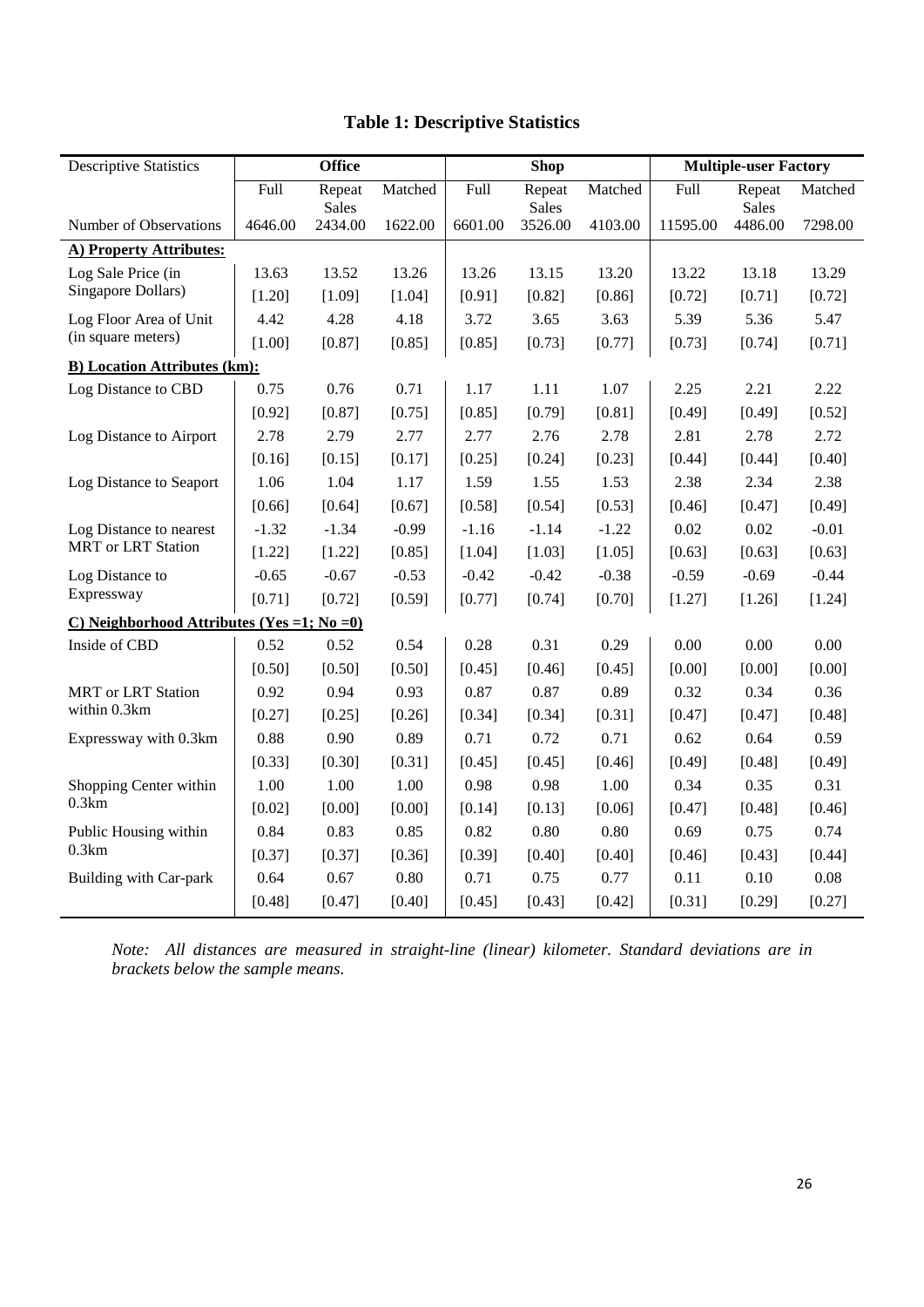|                          | <b>Office</b>  |             |                |             | <b>Shop</b>       |             |                |             | <b>Multiple-User Factory</b> |             |                |             |
|--------------------------|----------------|-------------|----------------|-------------|-------------------|-------------|----------------|-------------|------------------------------|-------------|----------------|-------------|
|                          | Full Sample    |             | Matched Sample |             | Full Sample       |             | Matched Sample |             | Full Sample                  |             | Matched Sample |             |
|                          | [1]            | $[2]$       | $[3]$          | $[4]$       | $\lceil 5 \rceil$ | [6]         | [7]            | [8]         | [9]                          | $[10]$      | $[11]$         | $[12]$      |
| Log Area of Unit         | 1.084***       | $1.022***$  | $1.013***$     | $0.954***$  | $0.809***$        | $0.837***$  | $0.810***$     | $0.853***$  | $0.851***$                   | $0.887***$  | $0.844***$     | $0.881***$  |
| (square meters)          | $-(0.006)$     | $-(0.006)$  | $-(0.012)$     | $-(0.011)$  | $-(0.008)$        | $-(0.007)$  | $-(0.011)$     | $-(0.010)$  | $-(0.004)$                   | $-(0.005)$  | $-(0.006)$     | $-(0.006)$  |
| Log Distance to          | $0.118***$     | $0.087***$  | $0.100***$     | $0.332***$  | $0.144***$        | $-0.084***$ | $0.194***$     | $-0.103***$ | $-0.237***$                  | $-0.138***$ | $-0.361***$    | $-0.259***$ |
| <b>CBD</b>               | $-(0.012)$     | $-(0.015)$  | $-(0.035)$     | $-(0.041)$  | $-(0.023)$        | $-(0.028)$  | $-(0.029)$     | $-(0.038)$  | $-(0.028)$                   | $-(0.033)$  | $-(0.039)$     | $-(0.045)$  |
| Log Distance to          | $0.753***$     | $-1.189***$ | $0.582***$     | $-1.303***$ | $0.179***$        | $-0.508***$ | 0.075          | $-0.738***$ | $0.120***$                   | $0.153***$  | $0.227***$     | $0.276***$  |
| Airport                  | $-(0.061)$     | $-(0.181)$  | $-(0.101)$     | $-(0.358)$  | $-(0.034)$        | $-(0.109)$  | $-(0.047)$     | $-(0.205)$  | $-(0.010)$                   | $-(0.048)$  | $-(0.017)$     | $-(0.063)$  |
| Log Distance to          | $-0.230***$    | $-0.077***$ | $-0.137***$    | $-0.123***$ | $-0.192***$       | 0.007       | $-0.248***$    | $-0.035$    | $-0.272***$                  | $-0.686***$ | $-0.166***$    | $-0.632***$ |
| Seaport                  | $-(0.015)$     | $-(0.021)$  | $-(0.033)$     | $-(0.043)$  | $-(0.030)$        | $-(0.037)$  | $-(0.039)$     | $-(0.054)$  | $-(0.027)$                   | $-(0.052)$  | $-(0.037)$     | $-(0.075)$  |
| Log Distance to          | $-0.110***$    | $-0.154***$ | $-0.051***$    | $-0.157***$ | $-0.182***$       | $-0.232***$ | $-0.177***$    | $-0.256***$ | $0.046***$                   | $0.100***$  | $0.014***$     | 0.024       |
| <b>MRT / LRT Station</b> | $-(0.007)$     | $-(0.009)$  | $-(0.016)$     | $-(0.017)$  | $-(0.009)$        | $-(0.010)$  | $-(0.011)$     | $-(0.013)$  | $-(0.009)$                   | $-(0.011)$  | $-(0.013)$     | $-(0.015)$  |
| Log Distance to          | $0.120***$     | $0.027**$   | 0.002          | 0.017       | $0.093***$        | $0.080***$  | $0.055***$     | $0.081***$  | $0.033***$                   | $0.060***$  | $0.046***$     | $0.058***$  |
| Expressway               | $-(0.011)$     | $-(0.011)$  | $-(0.023)$     | $-(0.021)$  | $-(0.011)$        | $-(0.012)$  | $-(0.016)$     | $-(0.017)$  | $-(0.005)$                   | $-(0.005)$  | $-(0.007)$     | $-(0.008)$  |
| Inside the CBD           | $0.005***$     | $0.188***$  | $0.106***$     | $0.364***$  | $-0.129***$       | $0.086***$  | $-0.070**$     | $0.194***$  |                              |             |                |             |
|                          | $-(0.023)$     | $-(0.023)$  | $-(0.037)$     | $-(0.036)$  | $-(0.023)$        | $-(0.028)$  | $-(0.029)$     | $-(0.036)$  |                              |             |                |             |
| <b>MRT/LRT</b> Station   | $-0.591***$    | $-0.140***$ | $-0.508***$    | $0.915***$  | $-0.160***$       | $-0.229***$ | $-0.110***$    | $-0.323***$ | $0.042***$                   | $0.036***$  | $0.035**$      | 0.023       |
| within 0.3km             | $-(0.034)$     | $-(0.119)$  | $-(0.059)$     | $-(0.299)$  | $-(0.029)$        | $-(0.046)$  | $-(0.037)$     | $-(0.078)$  | $-(0.012)$                   | $-(0.013)$  | $-(0.016)$     | $-(0.017)$  |
| Expressway with          | $-0.034$       | $-0.155***$ | $-0.320***$    | $-0.157***$ | $-0.086***$       | $-0.085***$ | $-0.180***$    | $-0.099***$ | $0.082***$                   | $0.103***$  | 0.012          | $0.069***$  |
| 0.3km                    | $-(0.022)$     | $-(0.021)$  | $-(0.038)$     | $-(0.039)$  | $-(0.020)$        | $-(0.022)$  | $-(0.027)$     | $-(0.030)$  | $-(0.011)$                   | $-(0.011)$  | $-(0.016)$     | $-(0.016)$  |
| Building with car-       | $-0.064***$    | $-0.030***$ | $0.116***$     | $0.101***$  | $0.147***$        | $0.138***$  | $0.173***$     | $0.141***$  | $0.019*$                     | $-0.086***$ | $-0.036**$     | $-0.069***$ |
| park                     | $-(0.015)$     | $-(0.014)$  | $-(0.030)$     | $-(0.029)$  | $-(0.016)$        | $-(0.016)$  | $-(0.022)$     | $-(0.021)$  | $-(0.011)$                   | $-(0.012)$  | $-(0.017)$     | $-(0.017)$  |
| Shopping Center          | $0.957**$      | $-0.550$    |                |             | $0.135**$         | $-0.104$    | 0.227          | $1.451***$  | $-0.007$                     | $0.071***$  | $-0.055***$    | 0.005       |
| within 0.3km             | $-(0.395)$     | $-(0.357)$  |                |             | $-(0.053)$        | $-(0.069)$  | $-(0.141)$     | $-(0.329)$  | $-(0.008)$                   | $-(0.009)$  | $-(0.010)$     | $-(0.012)$  |
| <b>Public Housing</b>    | $-0.274***$    | $-0.036**$  | $-0.494***$    | $-0.204***$ | $-0.359***$       | $-0.129***$ | $-0.388***$    | $-0.179***$ | $0.042***$                   | $-0.162***$ | $0.209***$     | $-0.060***$ |
| within 0.3km             | $-(0.018)$     | $-(0.018)$  | $-(0.031)$     | $-(0.033)$  | $-(0.020)$        | $-(0.025)$  | $-(0.025)$     | $-(0.031)$  | $-(0.009)$                   | $-(0.011)$  | $-(0.015)$     | $-(0.017)$  |
| Yr-Qtr Fixed<br>Effects  | Yes            | Yes         | Yes            | Yes         | Yes               | Yes         | Yes            | Yes         | Yes                          | Yes         | Yes            | Yes         |
| Region Fixed<br>Effects  | N <sub>o</sub> | Yes         | N <sub>o</sub> | Yes         | N <sub>o</sub>    | Yes         | No             | Yes         | N <sub>o</sub>               | Yes         | No             | Yes         |
| R-Square                 | 0.897          | 0.927       | 0.876          | 0.912       | 0.660             | 0.716       | 0.625          | 0.742       | 0.816                        | 0.847       | 0.792          | 0.823       |
| Number of Obs.           | 4646           |             | 1622           |             | 6601              |             | 4103           |             | 11595                        |             | 7298           |             |

**Table 2: Hedonic and Matched Sample Regressions**

*Note: The dependent variable is the natural log of the sale price. The explanatory varaibles variables include characteristics of the building and neighborhood listed in Table 1. '\*\*\*' denotes significance at the 1% level; '\*\*' denotes the 5% significance level; and '\*' denotes the 10% significance level.*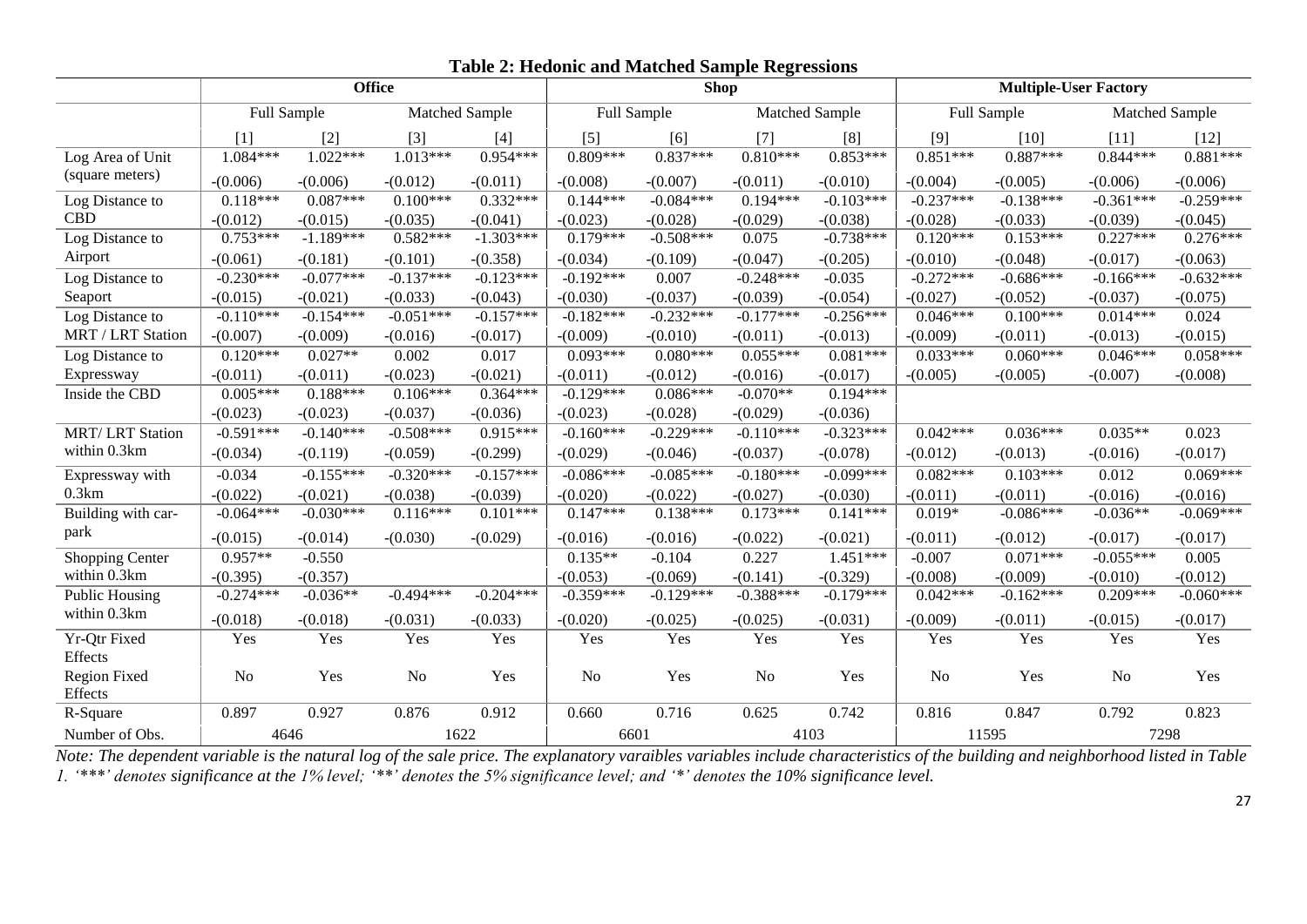|                           |                   | Office            |                         |                        | Shop              |                         | <b>Multiple-User Factor</b> |                   |                     |  |
|---------------------------|-------------------|-------------------|-------------------------|------------------------|-------------------|-------------------------|-----------------------------|-------------------|---------------------|--|
|                           | matched<br>sample | matched<br>sample | unmatched<br>sample URA | matched<br>sample mean | matched<br>sample | unmatched<br>sample URA | matched<br>sample           | matched<br>sample | unmatched<br>sample |  |
|                           | means             | regressions       | <i>Index</i>            |                        | regressions       | <i>Index</i>            | means                       | regressions       | <b>URA</b> Index    |  |
| Mean                      | $-0.166$          | $-0.296$          | $-0.223$                | 0.135                  | 0.039             | $-0.100$                | $-0.235$                    | $-0.289$          | $-0.408$            |  |
| Median                    | $-0.165$          | $-0.267$          | $-0.186$                | 0.123                  | $-0.002$          | $-0.115$                | $-0.265$                    | $-0.295$          | $-0.464$            |  |
| <b>Standard Deviation</b> | 0.316             | 0.291             | 0.355                   | 0.177                  | 0.186             | 0.300                   | 0.294                       | 0.283             | 0.373               |  |
| Sample Variance           | 0.100             | 0.085             | 0.126                   | 0.031                  | 0.034             | 0.090                   | 0.086                       | 0.080             | 0.139               |  |
| Kurtosis                  | $-0.319$          | $-1.379$          | 1.087                   | $-0.577$               | $-0.464$          | 0.290                   | 0.704                       | $-0.652$          | 2.155               |  |
| <b>Skewness</b>           | 0.160             | $-0.074$          | 0.417                   | $-0.054$               | 0.572             | 0.512                   | 1.024                       | 0.350             | 1.166               |  |
| Range                     | 1.445             | 0.995             | 2.069                   | 0.751                  | 0.789             | 1.454                   | 1.254                       | 1.098             | 2.055               |  |
| Minimum                   | $-0.862$          | $-0.769$          | $-1.043$                | $-0.290$               | $-0.259$          | $-0.620$                | $-0.674$                    | $-0.750$          | $-1.136$            |  |
| Maximum                   | 0.582             | 0.226             | 1.026                   | 0.461                  | 0.530             | 0.833                   | 0.580                       | 0.347             | 0.918               |  |
| Count                     | 63                | 63                | 63                      | 63                     | 63                | 63                      | 63                          | 63                | 63                  |  |

**Table 3: Properties of the Matched Sample Mean and Regression-Based Indices and the URA Index**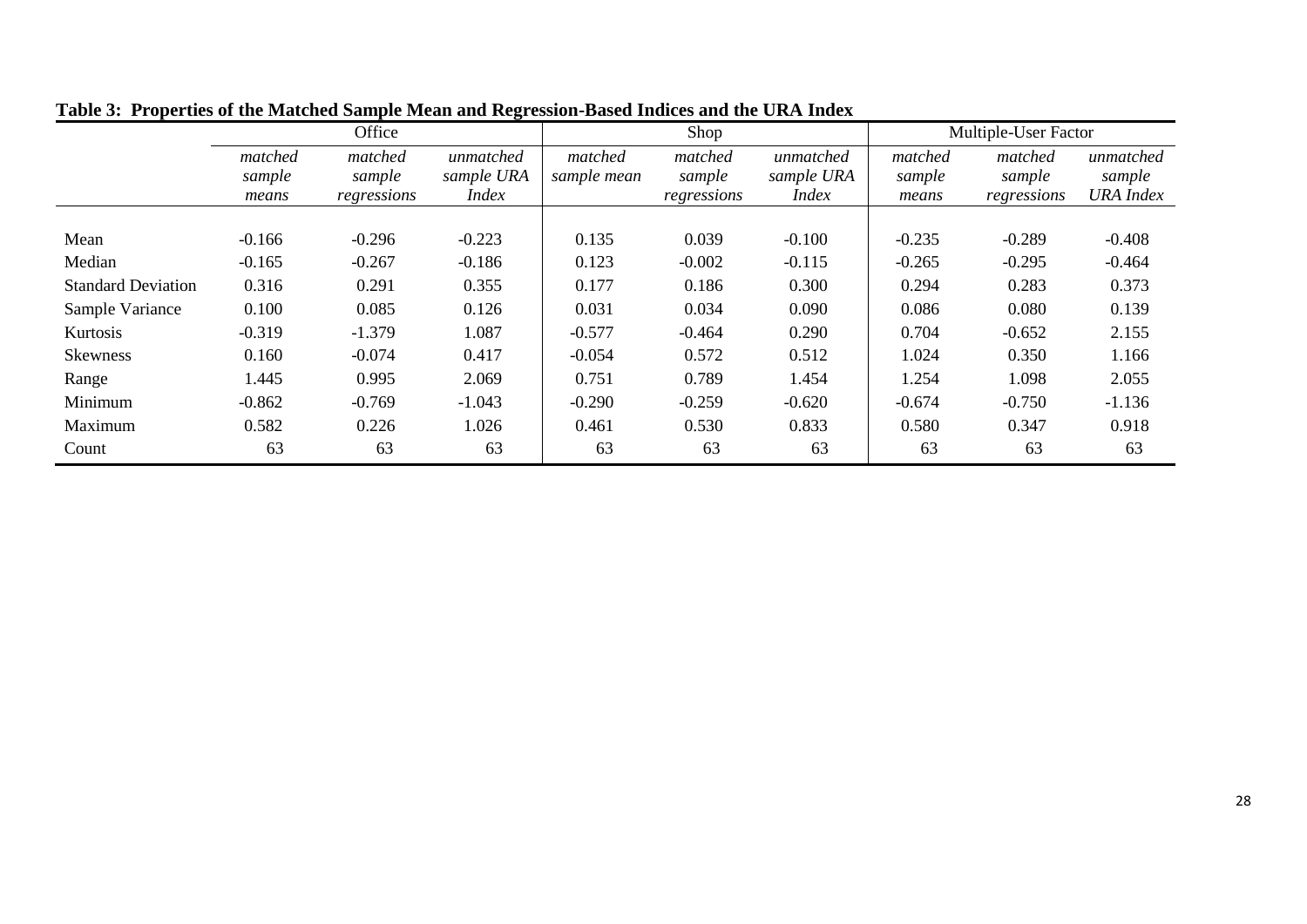

**Figure 1: Commercial Real Estate Price Indices**

*Source: URA*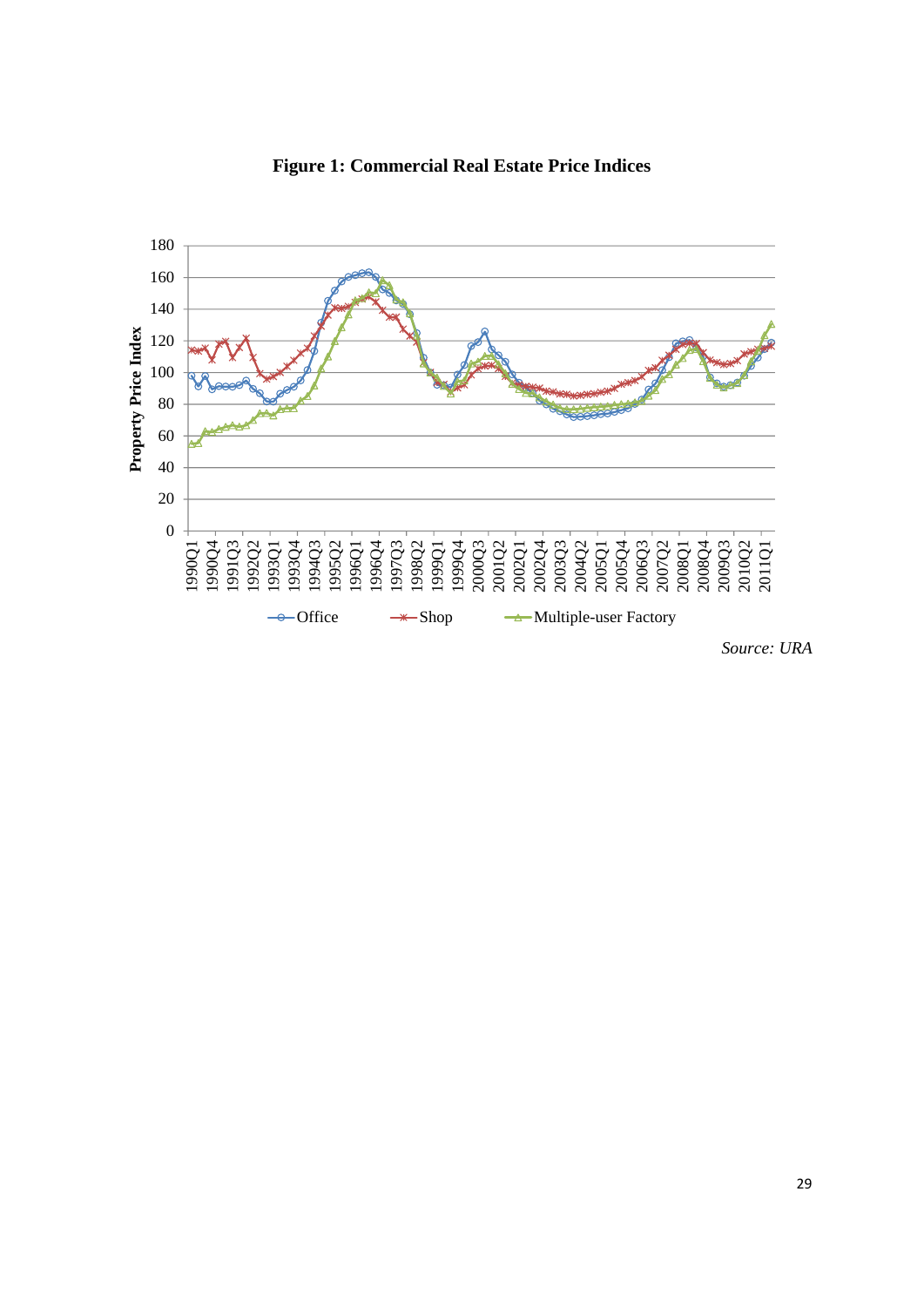

(c) Multiple-user Factory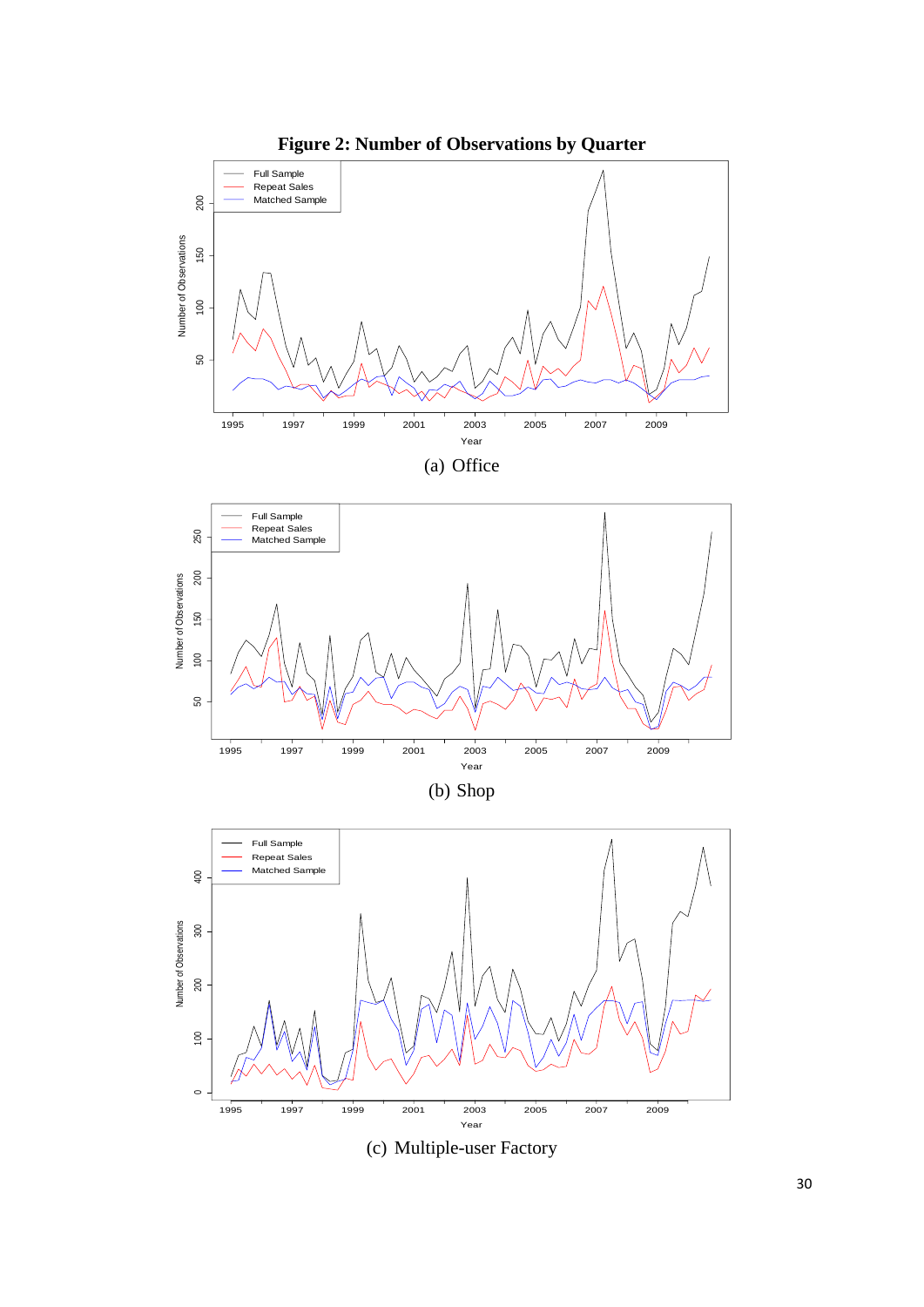

**Figure 3: Standard Price Indices and Matched Sample Indices**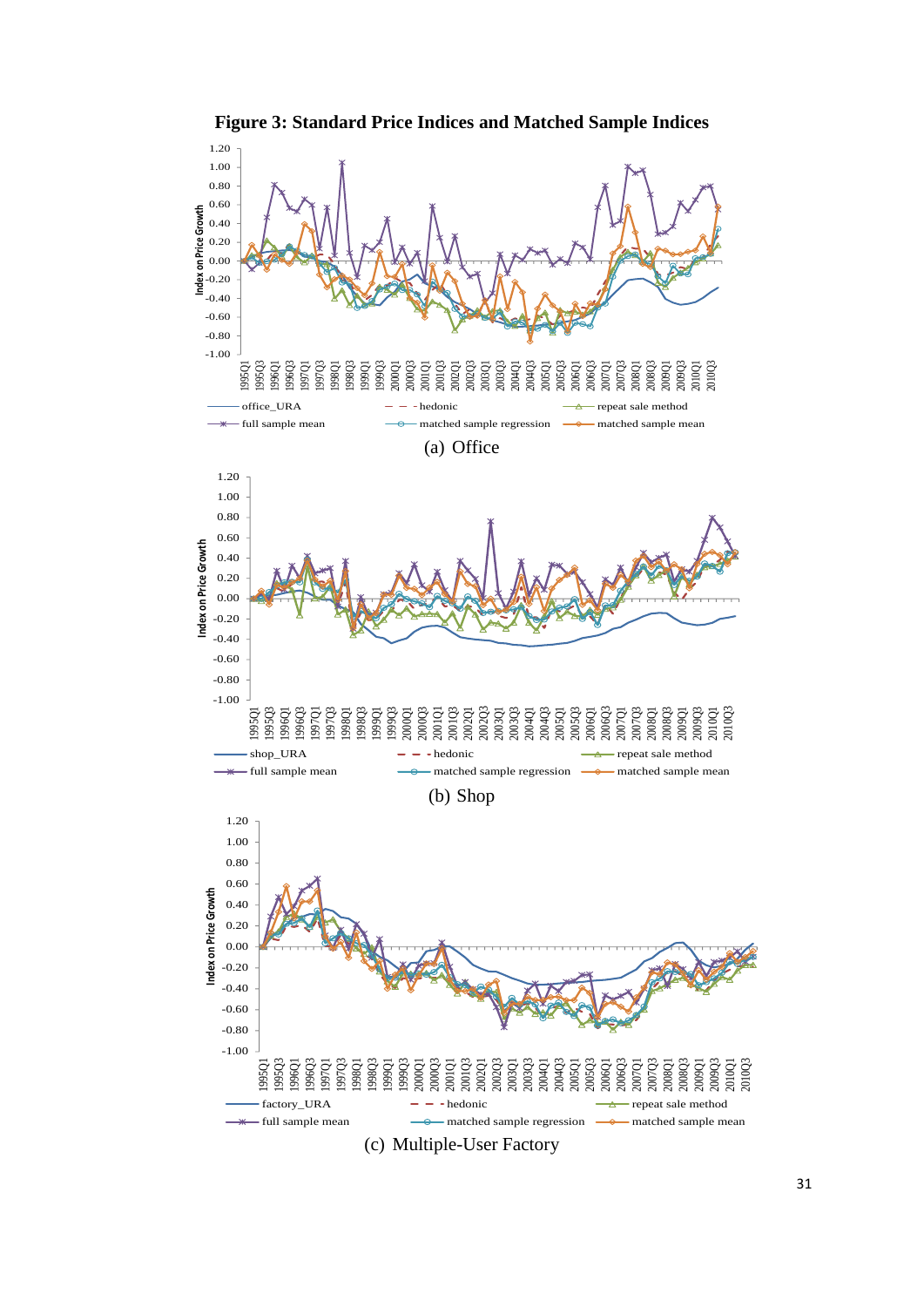

(c) Multiple-user factory

**Figure 4: Indices based on matched and unmatched samples**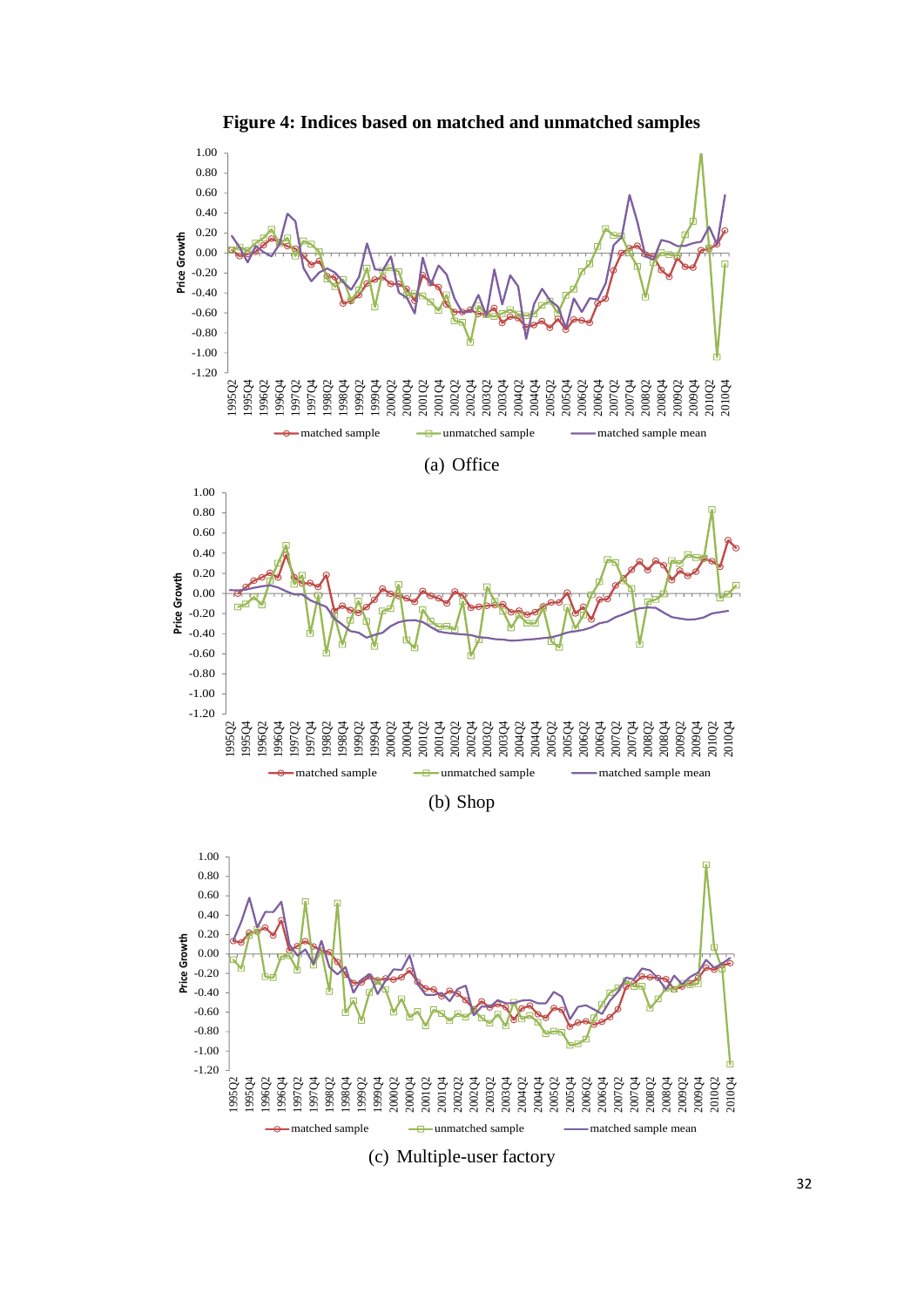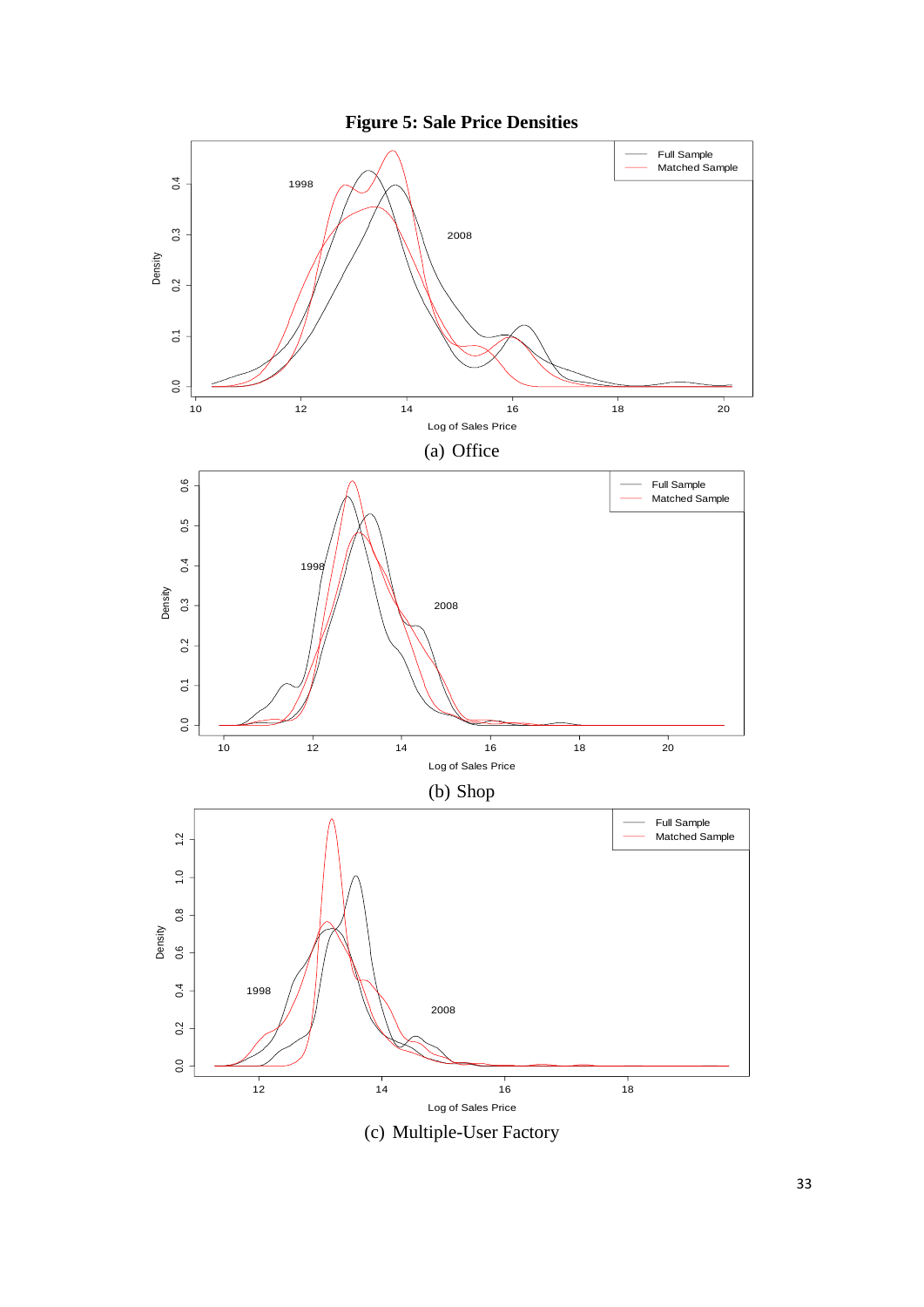



**Full Sample Quantiles**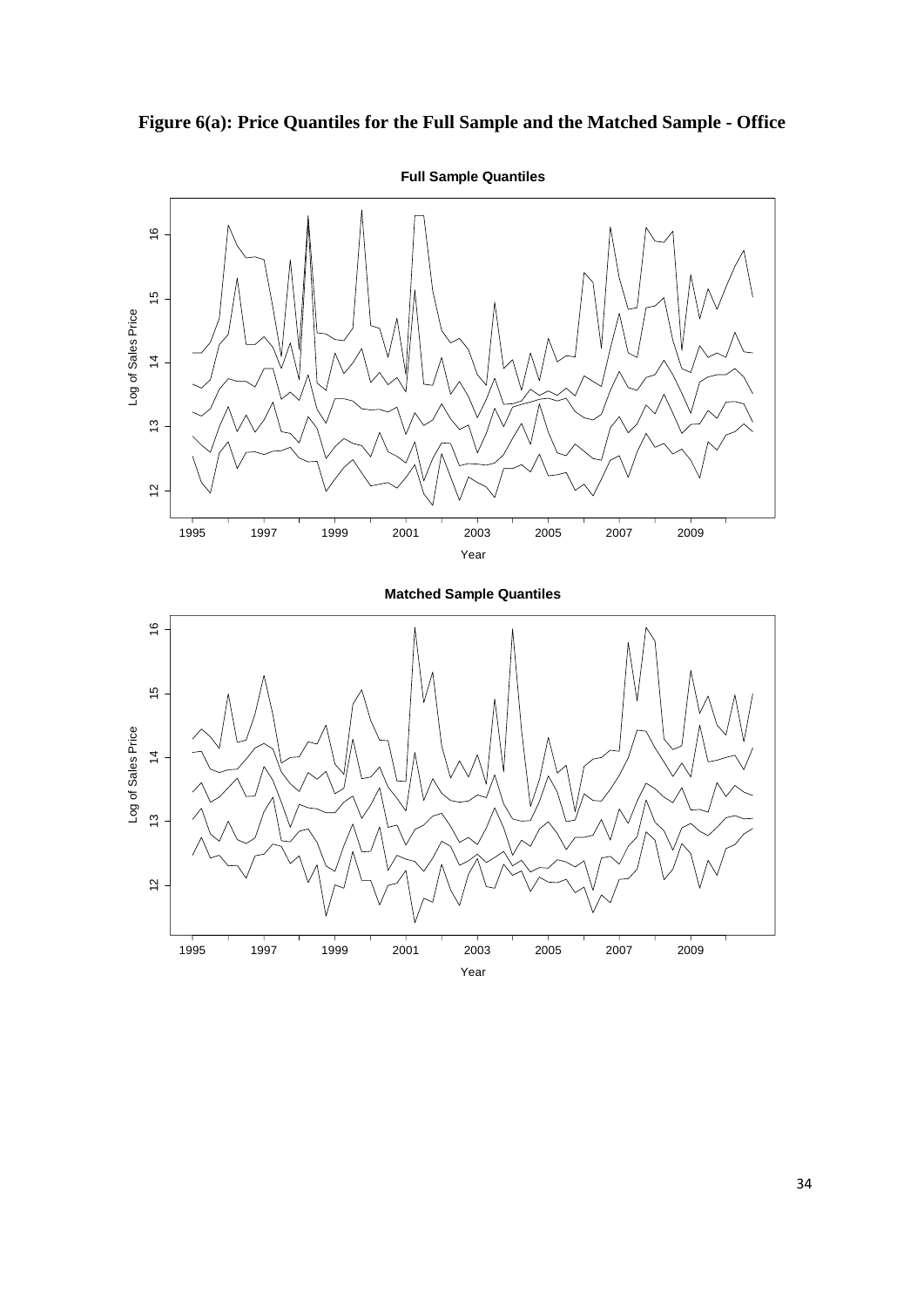

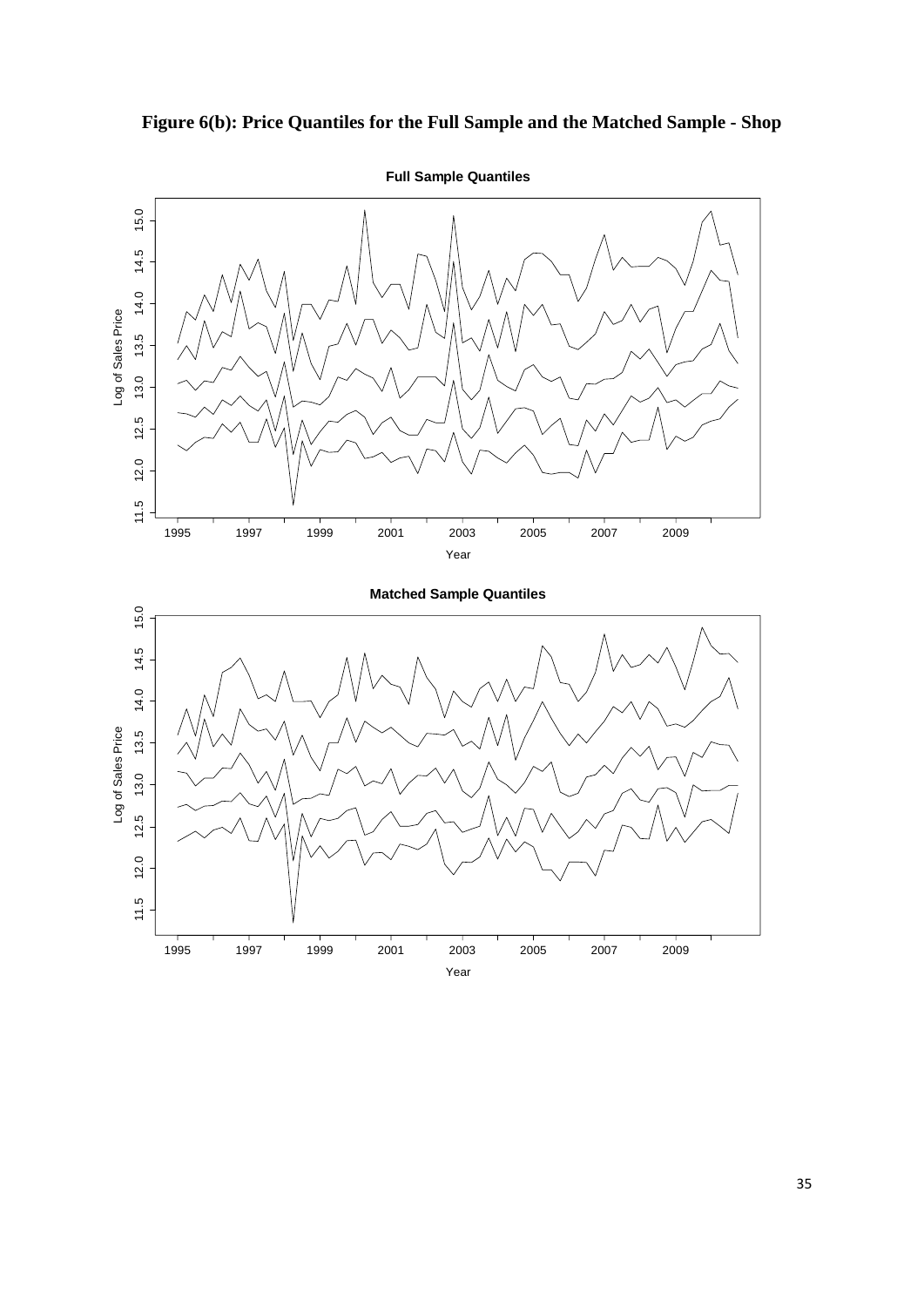

**Figure 6(c): Price Quantiles for the Full Sample and the Matched Sample - Factory**